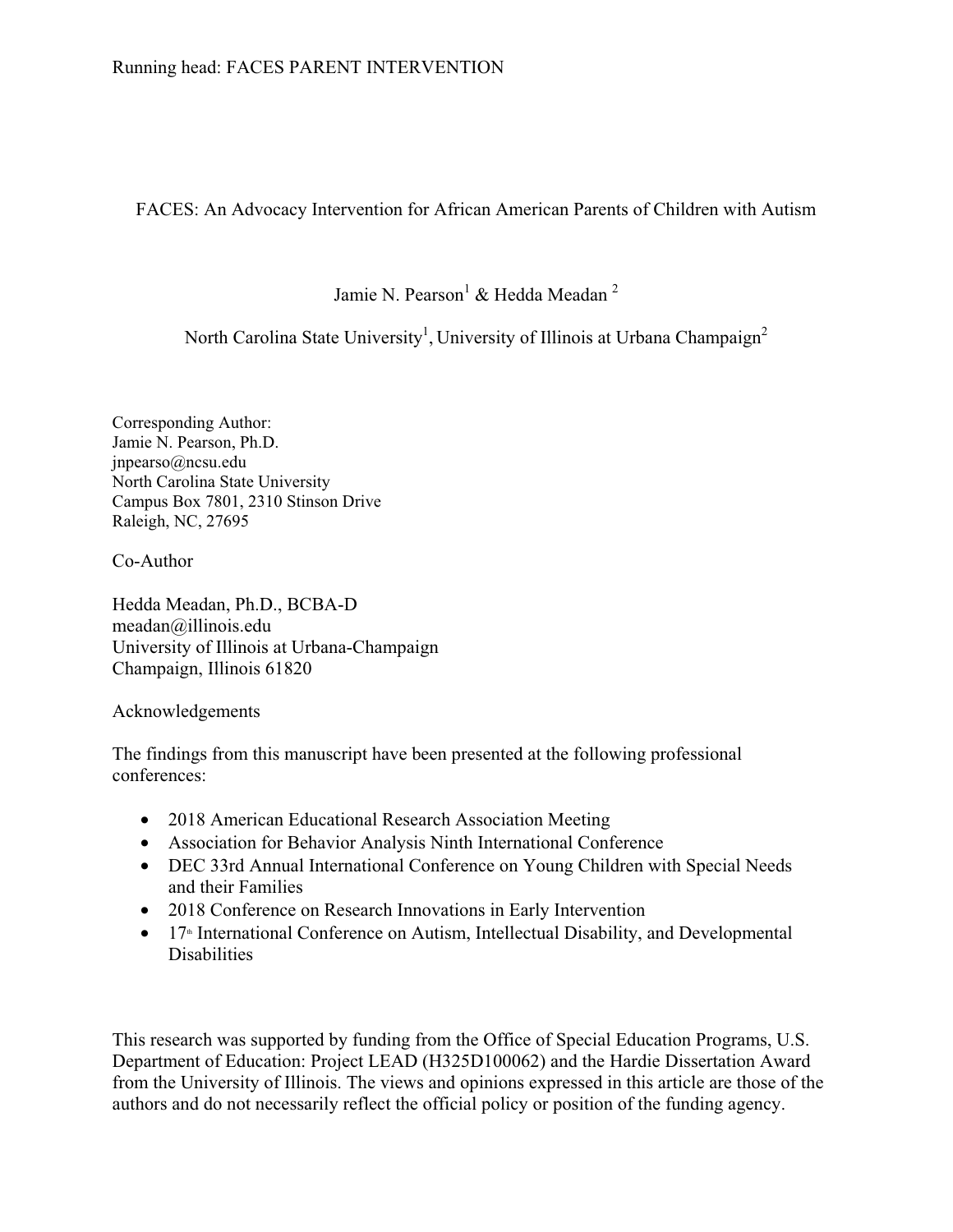#### **Abstract**

Children with autism and their families often face challenges with accessing early intervention and related services. African American children face additional challenges due to disparities in diagnoses and access to services. These disparities present a great need for parent advocacy to combat culturally insensitive service delivery and strained parent-professional partnerships. In this sequential mixed-methods study, we piloted a 6-week parent-training intervention (FACES) among African American parents of children with autism and evaluated participants' empowerment, advocacy, and partnerships pre- and postintervention. Results indicated that parents' advocacy, sense of empowerment, and community support were strengthened, following the FACES program. Participants also described the FACES intervention as socially valid. Implications for research and practice are discussed.

*Keywords*: autism, African American families, parent advocacy, parent-training intervention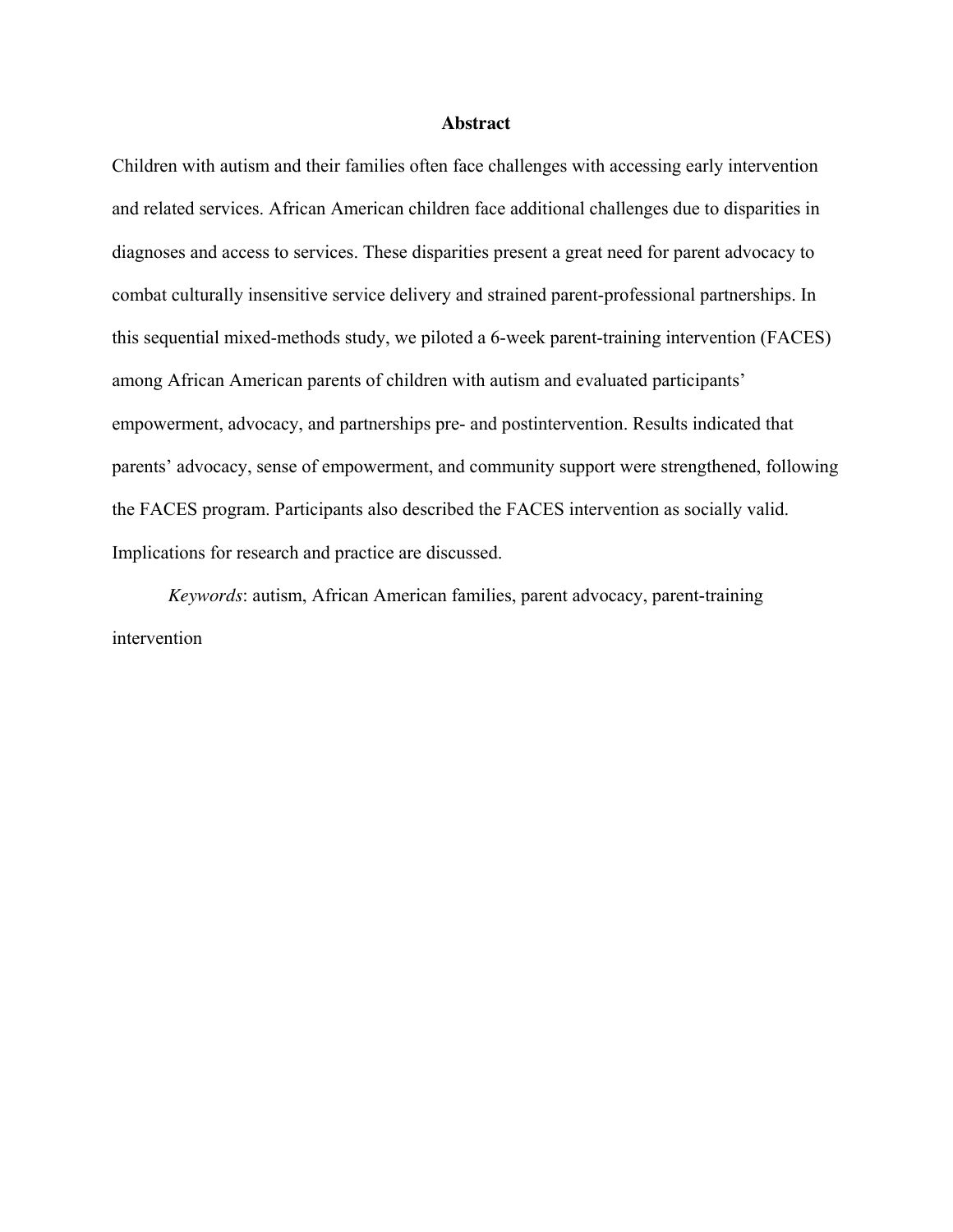#### **FACES: An Advocacy Intervention for African American Parents of Children with Autism**

The prevalence of autism spectrum disorder (ASD) has recently increased in the United States to 1 in 59 children (Centers for Disease Control and Prevention [CDC], 2018). In their community report on ASD, the CDC purported that African American children are less likely to be identified with ASD than European American children (CDC, 2016), even though the risks of developing ASD are the same across racial/ethnic backgrounds. While the exact reasons for this disparity are unknown, findings suggest that lack of cultural responsivity, stigma, lack of access to healthcare services, and poverty may be factors that influence ASD identification in African American children (e.g., Donohue et al., 2017; Pearson, 2016). Regarding socioeconomic status, however, findings have indicated that while the impact of socioeconomic status among European American children is starting to fade, this is not true among African American children. That is, there are extant disparities in diagnoses stemming from racial differences that are independent of socioeconomic status (Donohue et al., 2017; Wright, 2016). As such, the CDC has emphasized the need to target strategies that increase awareness of ASD among African American (and Latino) families, and to help families address these barriers so that African American and Latino children are evaluated and diagnosed at earlier ages (CDC, 2016).

#### **Theoretical Context**

# **Advocacy**

Research related to autism awareness and advocacy programs among parents of children with disabilities exists, but is limited. In the autism literature, advocacy is described as "any action taken by a parent on behalf of their child or other children with ASD to ensure adequate support, proper level of care, and basic human rights" (Ewles et al., 2014, p. 74). Exploring predictors of parent advocacy, Ewles et al. purported that little is known about factors that (a)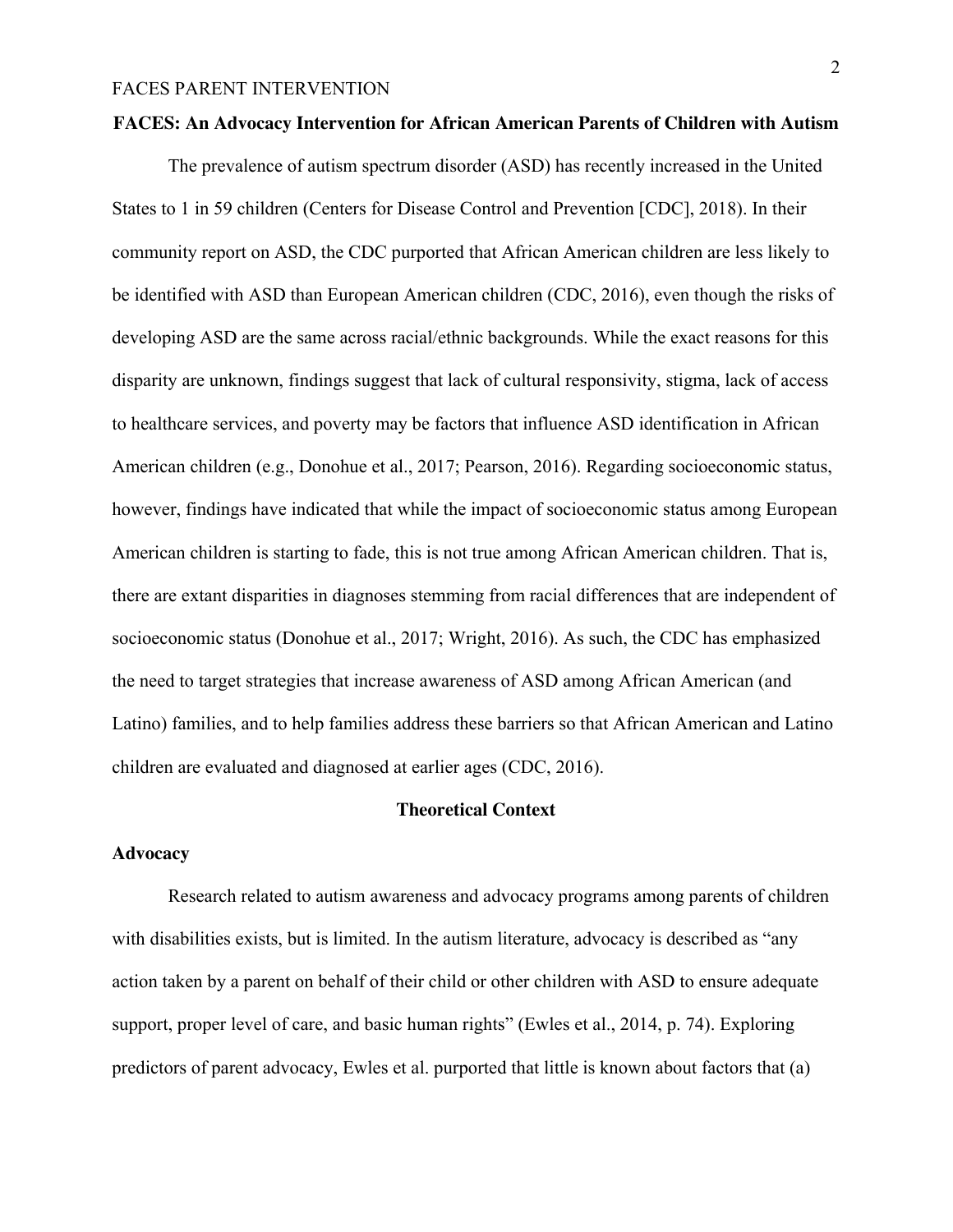contribute to parent advocacy and (b) increase the likelihood of successful advocacy among parents of children with ASD. Efforts to address this need for parent training have been reflected in a few parent advocacy training programs such as the Special Education Advocacy Training (SEAT; COPAA, 2016), the Volunteer Advocacy Project (VAP; Burke, 2013), and the Latino Parent Leadership Support Project (LPLSP; Burke et al., 2016).

## **Empowerment**

Empowerment has long been viewed as a central goal of the efforts to improve services for children with disabilities and their families (Koren et al., 1992). Regarding advocacy and empowerment among African American families, Whitley and colleagues (2011) suggested that the history of social discrimination among this population of caregivers has intensified the need to explore their feelings of empowerment because these sociocultural experiences shape caregiving behaviors. While previous work has explored and highlighted the successes of parent advocacy and empowerment training programs among primarily European American populations (e.g., Goldman et al., 2017) and among Latino populations (e.g., Burke et al., 2016), no known parent-advocacy training programs have been designed specifically to address the needs of African American parents of children with ASD, to date. Given the misdiagnoses and late identification of ASD in African American children (e.g., CDC, 2016; Mandell et al., 2002; Wright, 2016; Yee, 2016), research has pointed to a need for (a) parent training to increase knowledge and awareness of ASD in the African American community (see Donohue et al., 2017); and (b) resources to help parents advocate for the services and supports their children and families need (Azad & Mandell, 2015; Burkett et al., 2015; Pearson & Meadan, 2018; Zuckerman et al., 2013). Culturally responsive parent-advocacy training programs designed specifically for African American families have the potential to increase parents' knowledge of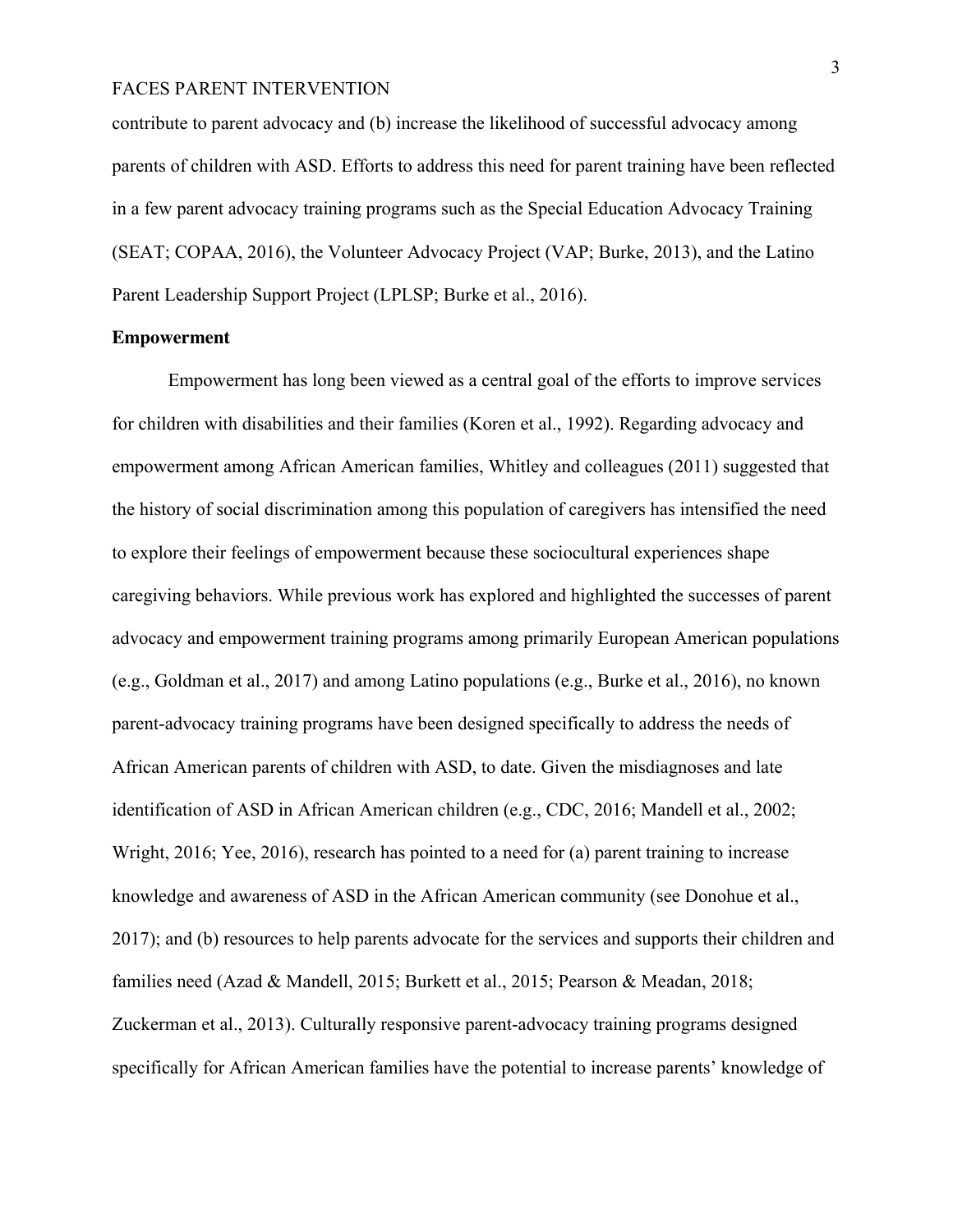ASD, strengthen communication and partnerships with professionals, strengthen empowerment, and strengthen parents' advocacy efforts in the ASD community (Pearson & Meadan, 2018).

The purpose of this mixed methods pilot study was to measure the effectiveness and social validity (i.e., feasibility and acceptability) of a newly developed program entitled FACES (*Fostering Advocacy, Communication, Empowerment, and Support*), among African American parents of children with ASD.

#### **Method**

# **FACES**

FACES is a six-session, 18-hour parent-training and advocacy program developed by the authors, and driven by a demonstrated need for: (a) community resources to increase knowledge of special education rights, especially among culturally and linguistically diverse families (Burke & Goldman, 2018); (b) advocacy programs among parents of children with ASD (Burke, 2013; Mueller & Carranza, 2011); and (c) advocacy specifically designed to address the needs of African American children with ASD (Pearson & Meadan, 2018).

The sequence of the FACES program was grounded in three key features: (a) a simple-tocomplex sequencing approach (Schmidt et al., 2007); (b) the FACES theory of change (i.e., parent knowledge, parent perceptions, and parent and child outcomes); and (c) the characteristics of adult learning theory (Trivette et al., 2009). Adult learning has been defined in the literature in a number of ways. One definition suggests that adult learning is "change in behavior, a gain in knowledge or skills, and an alteration or restructuring of prior knowledge" (Hoare, 2006, p. 68). Each FACES session is built on content from the previous session such that parents understand sequentially (a) the needs of children with ASD, (b) strategies for addressing those needs (including knowledge of the law), and (c) how to communicate those needs to professionals. Unit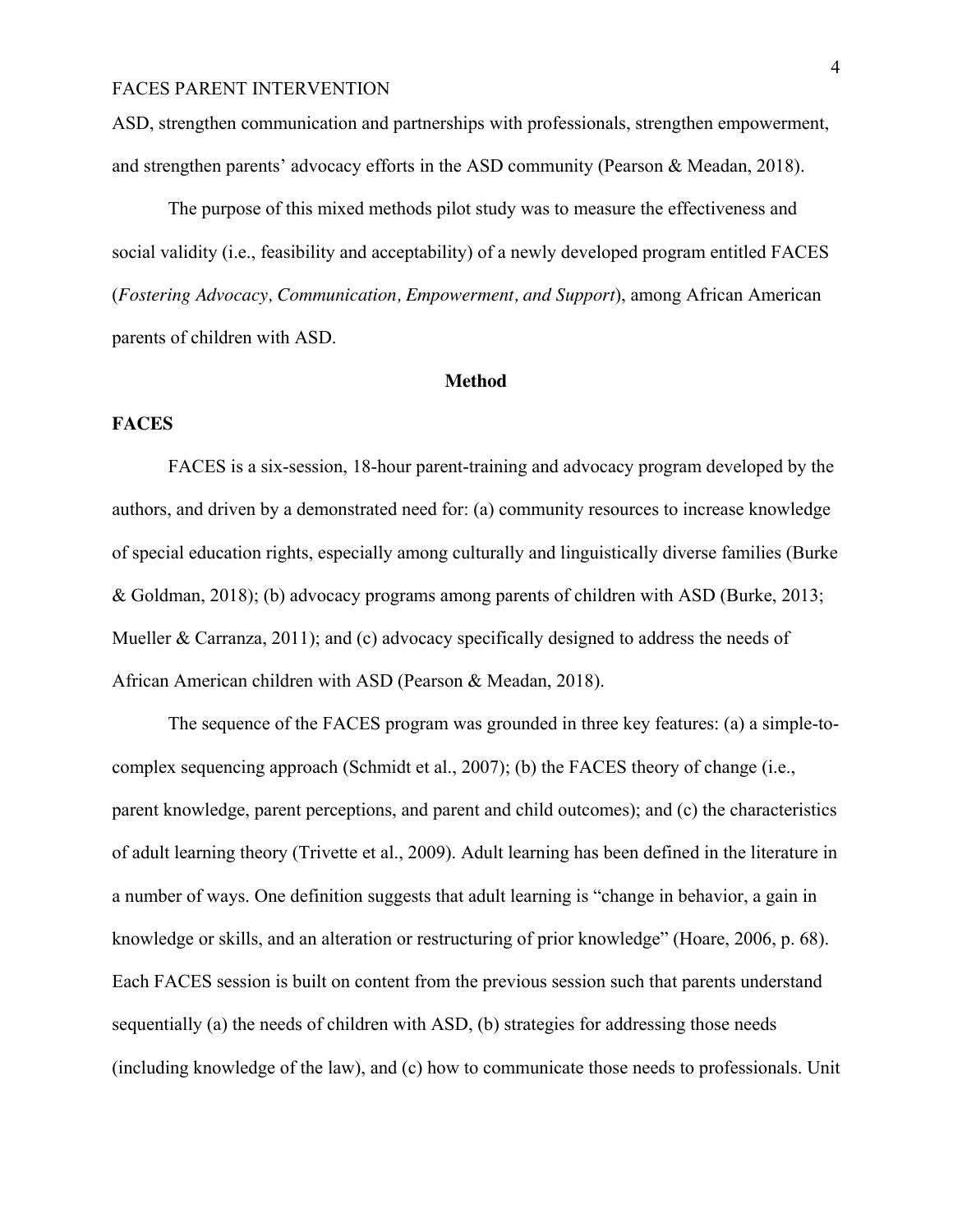1 content includes (a) characteristics of ASD, strategies for promoting social communication skills and addressing challenging behavior (adapted from Meadan, Snodgrass, et al., 2016; Meadan, Ayvazo, et al., 2016), and (b) special education law and procedures (e.g., six principles of IDEA). Unit 2 focuses on (a) strategies for accessing services and (b) effective advocacy (adapted from Burke & Goldman, 2017; Goldman et al., 2017). Unit 3 highlights (a) strategies for strengthening empowerment and (b) engaging in effective communication with professionals. This study was guided by the following research questions: (a) Does the FACES program strengthen empowerment, advocacy, and parent professional partnerships in African American parents of children with ASD? and (b) Do African American parents of children with ASD perceive the FACES program as socially valid?

### **Participants**

Following approval from the Institutional Review Board, participants were recruited through community agencies and organizations (e.g., parent support groups) in a large, Midwestern city. The criteria for selecting participants were as follows: (a) a parent or guardian who had a child (aged 3-14 years) with a primary diagnosis of ASD (verified by the Social Communication Questionnaire (SCQ); Berument et al., 1999); (b) *both* parents/guardians and the child identified as African-American; and (c) at least one parent from each family was willing to participate in the 6-week FACES program and participate in and complete pre-/postintervention focus group sessions and questionnaires. During the informed consent process, participants were assured that their participation in the study was completely voluntary, any information they shared would be kept confidential, and they could choose to withdraw from the study at any time, for any reason. The study included 10 parents and/or caregivers of African American children with ASD. Seven participants were mothers, two participants were fathers, and one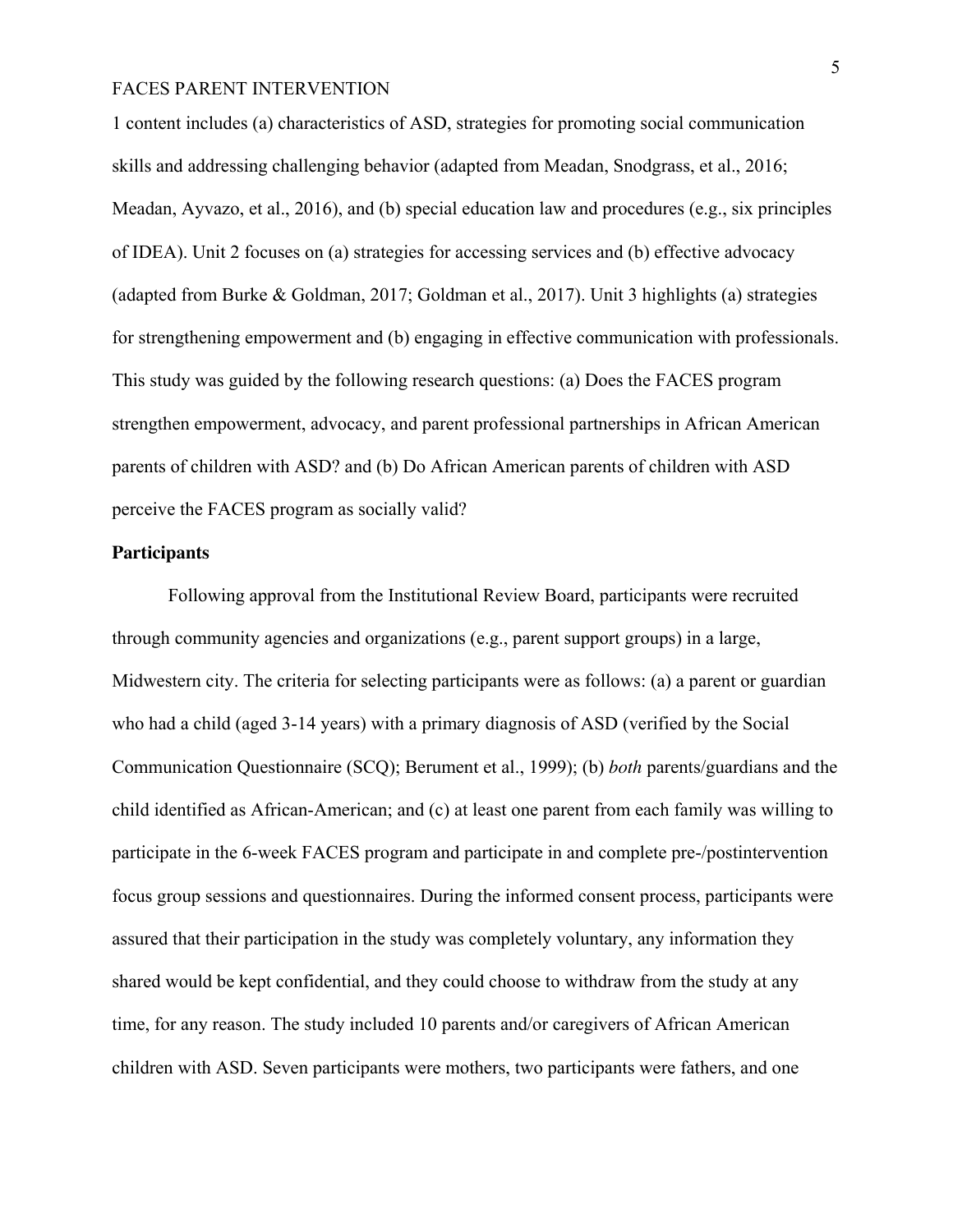participant was a grandmother. Participant ages ranged from 36 to 63 years (mean age  $= 46.6$ ) years). Three of the 13 participants who began the FACES training did not complete it (attrition rate = 23%) and were not responsive to follow-up email messages to inquire about why they were unable to complete the training. However, the remaining participants  $(n = 10)$  attended 80% or more of the training sessions. See Table 1 for additional demographic information.

## **Settings**

All trainings and focus groups were held in group meeting rooms at public libraries in a large Midwestern urban area. The location for each session rotated across three library branches (all within a 7-mile radius), depending on the availability of the meeting rooms. Each library provided free and ample parking (e.g., lot or street), and was within one block of public transit systems (e.g., bus or train).

## **Research Design**

This study employed a sequential mixed-methods design (Greene, 2007) that was achieved by mixing two different methodologies (e.g., focus groups and pre/post survey design). The purposes for mixing methods in this study included: development, complementarity/ initiation, and triangulation*.* Data were mixed for development of the training program and during the analysis and interpretation stage. The aim was to develop a better understanding within a mixed-methods framework by (a) employing appropriate data collection and analysis strategies that would enhance both the validity and credibility of the findings; (b) generating deeper understandings of the experiences of African American parents of children with autism; and (c) advancing the dialogue between parents with similar experiences, parents and professionals, and researchers in the field (Greene, 2007).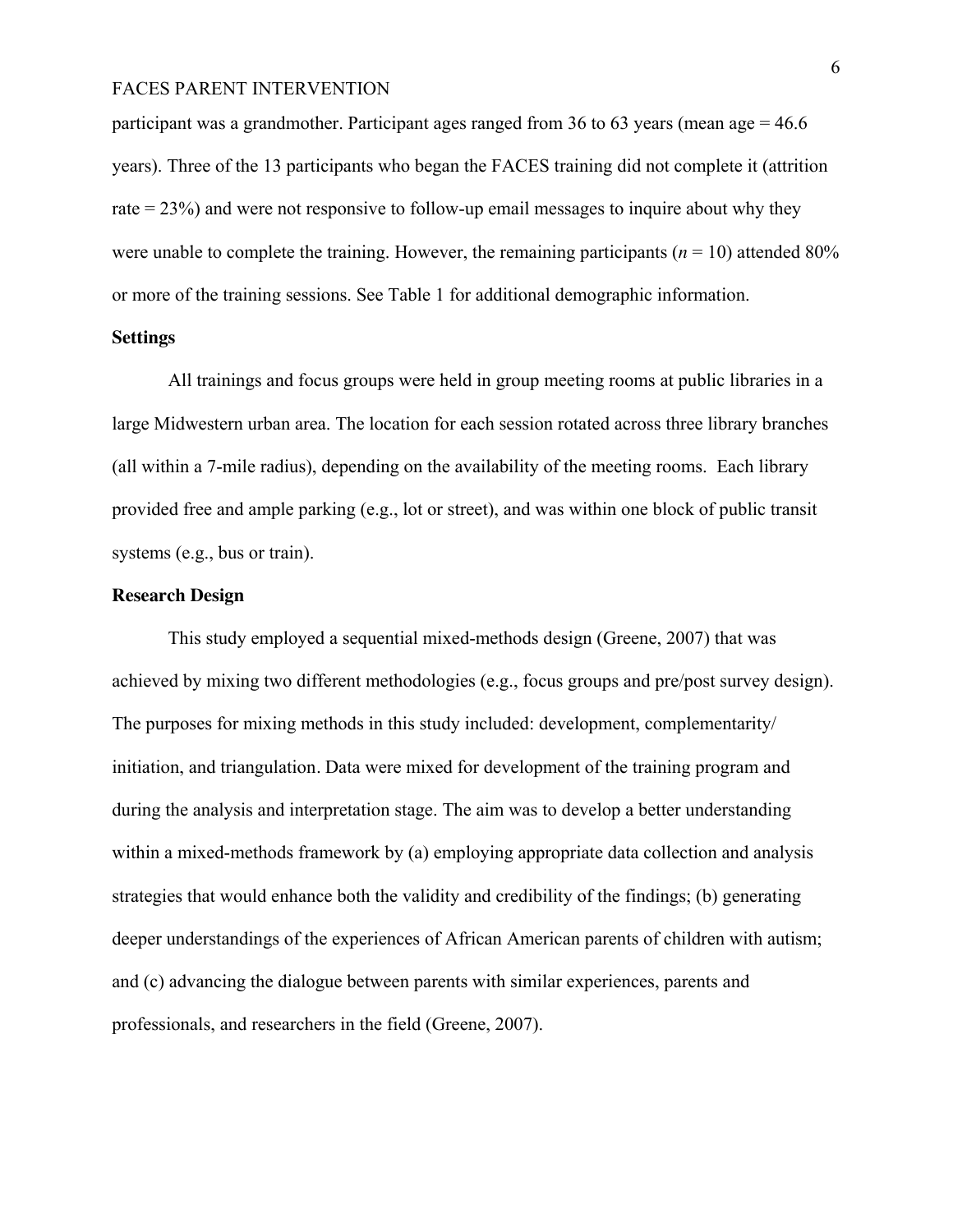#### **Data Collection and Measures**

Data collection included a demographic questionnaire (i.e., Family Information Questionnaire), formative and summative evaluations, pre- and postFACES surveys, pre- and postintervention focus groups, and participant testimonials. The pre- and postFACES surveys were a compilation of the following: *FACES scale, Family Empowerment Scale, School Communication Scale, Family-Professional Partnership Scale,* and *Special Education Advocacy Scale.*

Prior to the first FACES session, each participant provided informed consent, completed the demographic questionnaire, and the preFACES survey. At the end of each session, participants completed a formative evaluation, and on the last day of the FACES program, participants completed the postFACES survey, the summative evaluation, and recorded video testimonials (i.e., individual interview). All FACES sessions were facilitated by the first author. *Focus Groups and Testimonials* 

# One preFACES and two postFACES focus groups were conducted. Additionally, participants recorded testimonials, following the program.

**PreFACES Focus Group.** Six parents (five mothers and one father) participated in the preFACES focus group interview. The lead author facilitated the focus group with a graduate assistant and informed participants of their participant rights. The main areas of inquiry in the preFACES focus group interview protocol were: (a) African American parents' experiences advocating for services, (b) the types of services parents have advocated for, and (c) parent perceptions of advocacy. The preFACES focus group lasted 67 minutes, and was recorded using a Sony**®** digital audio-recorder.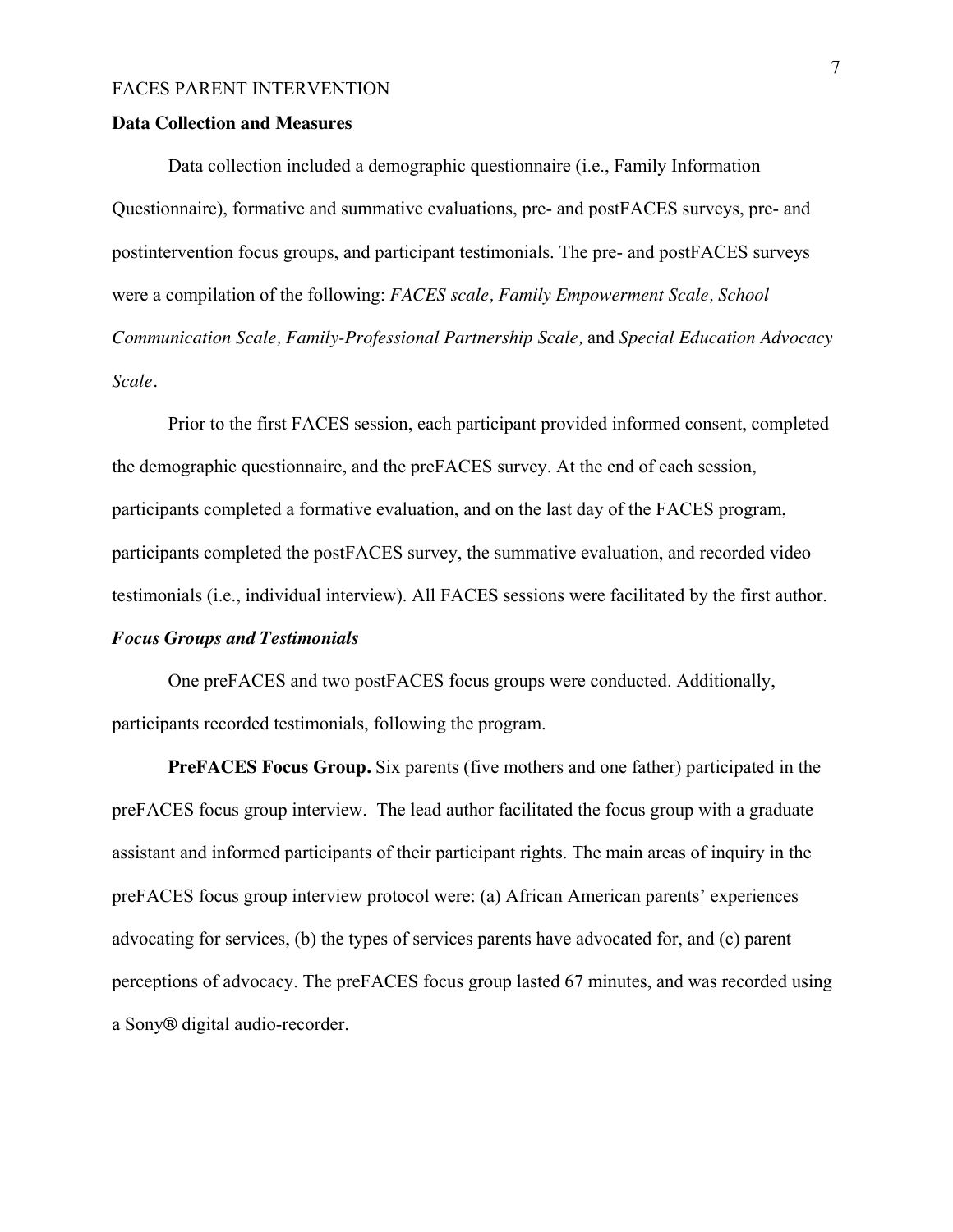**PostFACES Focus Group.** Three parents (two mothers and one father) participated in the first postFACES focus group interview and six parents (four mothers and two fathers) participated in the second focus group. Both focus groups were conducted on the same day in the same location. To strengthen the probability of objective responses from participants regarding the social validity of FACES, the postFACES focus group interviews were cofacilitated by two graduate student assistants in Special Education. The main areas of inquiry that were explored during the post-FACES focus group interview protocol included: (a) overall views of the FACES training (i.e., importance of the goals, procedures, and outcomes) (b) perceived knowledge of ASD, and (c) parent perceptions of advocacy. The first postFACES focus group interview lasted 39 minutes, and the second postFACES focus group interview lasted 61 minutes. Both postFACES focus group interviews were recorded using a Sony digital audiorecorder.

**PostFACES Video Testimonials.** Ten parents (seven mothers and three fathers) participated in the postFACES testimonials. During the testimonials, each participant was asked to reflect on (a) what they most got out of the FACES program and (b) how they hoped to apply their knowledge gained from FACES, in the future. The participant testimonials were recorded during the final FACES session (i.e., session six), and were facilitated by two graduate student assistants. Participant testimonials ranged in duration from 1-5 minutes. On average, each testimonial lasted 2 minutes, 21 seconds.

## *Family Information Questionnaire*

The tool was developed by the authors and administered to collect demographic information (e.g., income and marital status) and the types of services that their children with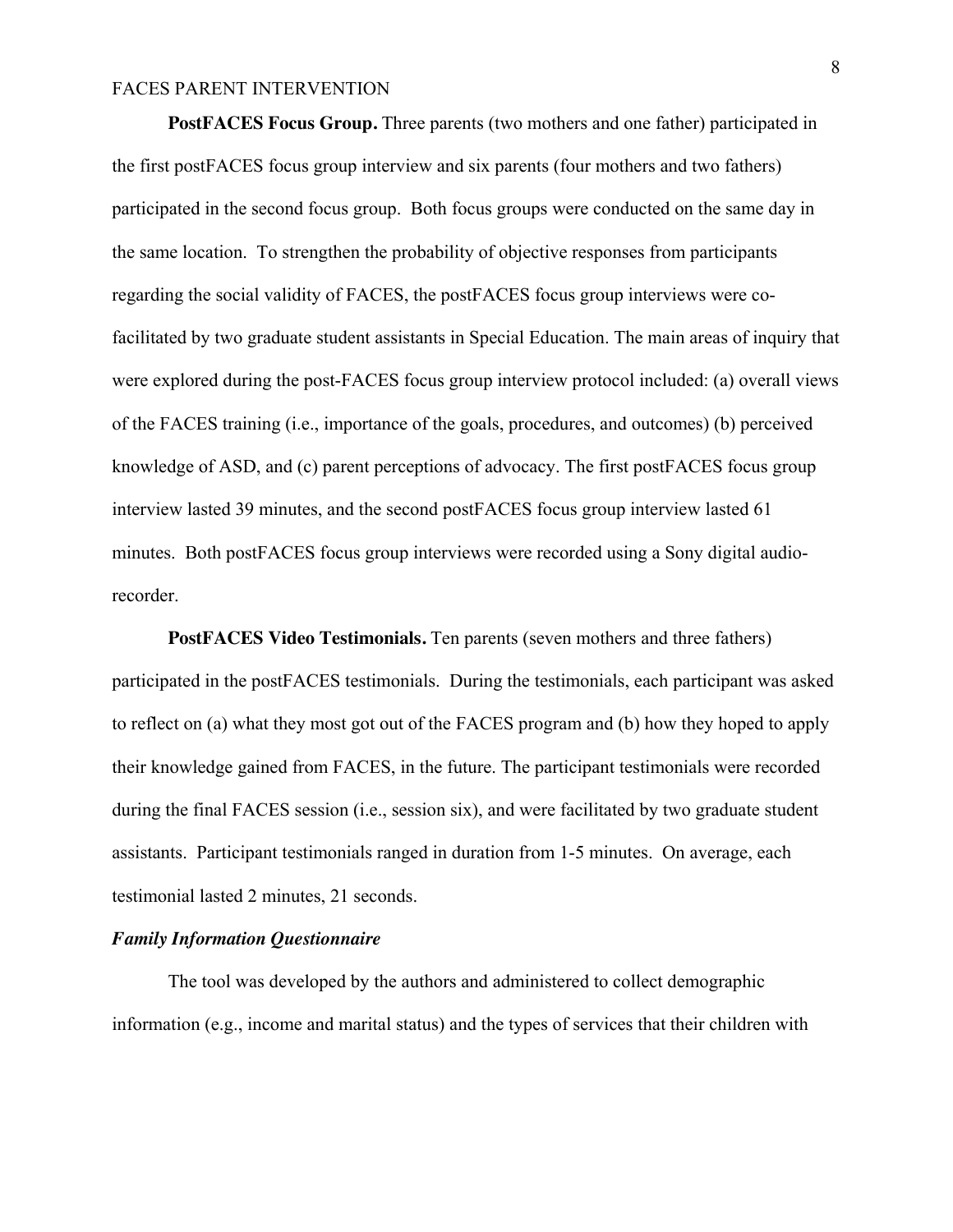ASD received (school-based therapies and home and community therapies). The questionnaire included 22 items and took 10-15 min to complete.

#### *Formative and Summative Evaluations*

Both formative and summative evaluations (adapted from the VAP; Burke, 2013) were used to adapt the program as needed, and to assess the efficacy of FACES. Following the completion of each session, participants completed a five-item formative evaluation. Example items included, "What improvements would you suggest?" and "To what extent do you feel the information covered during this session enhanced your knowledge?" Written feedback from the formative evaluations was reviewed after each session and adjustments to the subsequent sessions were made as needed.

Following the final FACES session, participants completed a 30-item summative evaluation. The measure included questions specific to (a) the speakers, (b) content, (c) logistics, and (d) overall perceptions of the FACES program. Example items included, "Are there any other topics you think the training should include?" and "What did you think about the relevance of each topic?"

## *FACES Scale*

The FACES scale is a seven-item, Likert scale questionnaire that was developed by the authors. The scale was designed to measure parents' confidence in their ability to advocate for and support their children's needs. Each item was scored on a 5-point scale from *strongly agree* to *strongly disagree*. For this study, both the preFACES and postFACES scales demonstrated high reliability ( $\alpha$  = .93 and  $\alpha$  = .91, respectively).

## *Family Empowerment Scale (FES; Koren et al., 1992)*

The FES measures empowerment among families of children with disabilities, and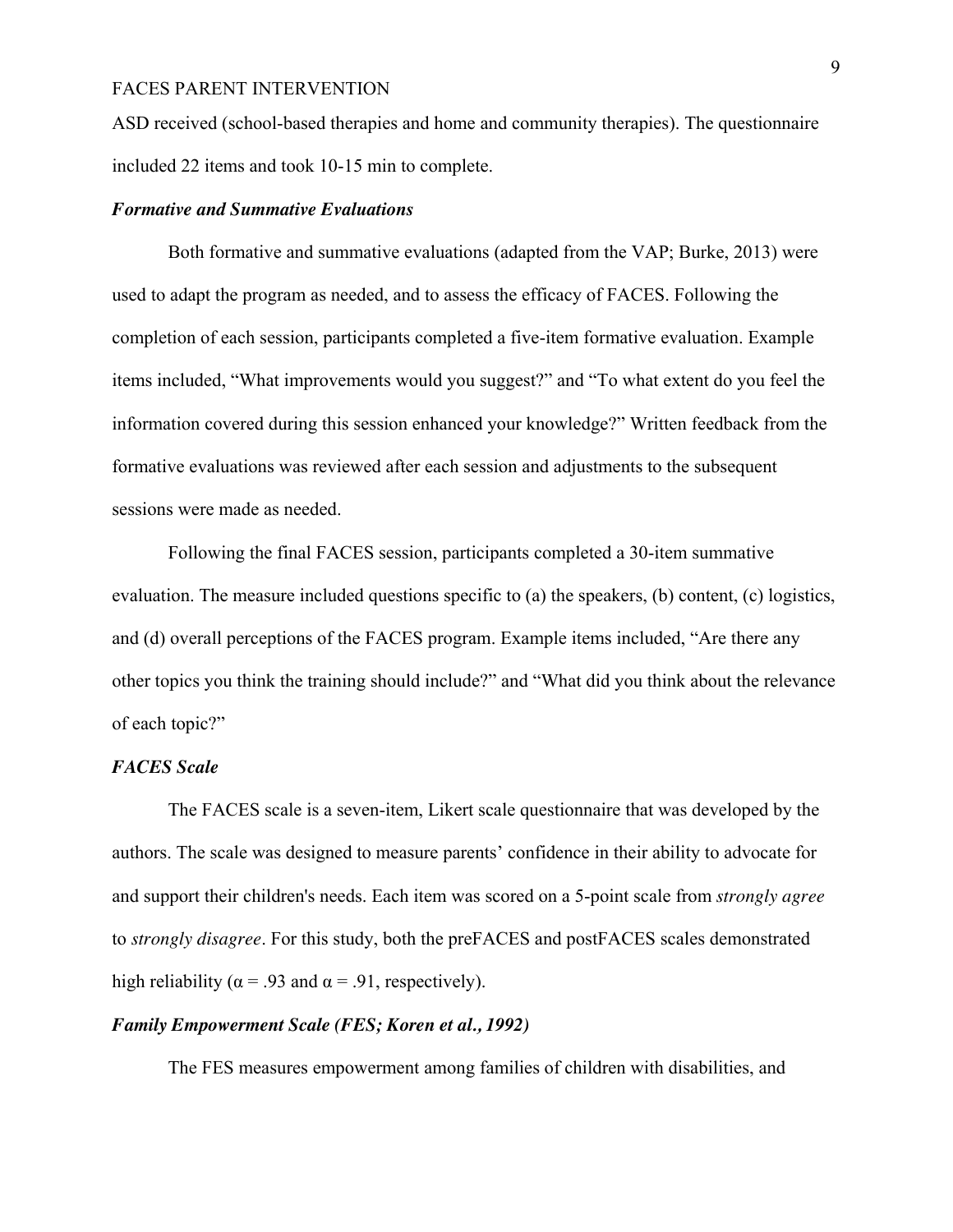includes three distinct subscales: family, service systems, and community/political. The FES is a 34-item Likert-scale questionnaire with scores that range from 1 (*not true at all)* to 5 (*very true).*  The Cronbach's alpha for the FES subscales ranged from .87-.88 (Koren et al., 1992). For this study, the preFACES FES scale demonstrated high reliability ( $\alpha$  = .72,  $\alpha$  = .86,  $\alpha$  = .83) for the family, service system, and community/political domains, respectively. The postFACES FES scale demonstrated high to moderate reliability ( $\alpha = .87$ ,  $\alpha = .84$ ,  $\alpha = .68$ ) for the family, service system, and community/political domains, respectively.

#### *School Communication Scale (SCS; Burke et al., 2016)*

The SCS measures parents' communication with school-based professionals. Each question has a Likert scale. The scale has been used previously with families of children with ASD and has strong reliability ( $\alpha$  = .87). For this study, the preFACES SCS demonstrated internal consistency of  $\alpha$  = .78 and the postFACES SCS demonstrated internal consistency of  $\alpha$  = .90.

## *Family-Professional Partnership Scale (FPPS; Summers et al., 2005)*

The FPPS includes 18 items related to child-focused relationships and family-focused relationships. Each item is rated on a Likert scale and the measure has strong reliability ( $\alpha$  = .93). For this study, the preFACES FPPS demonstrated internal consistency of  $\alpha$  = .93 and  $\alpha$  = .89 for the child and family subscales, respectively. The postFACES FPPS demonstrated internal consistency of  $\alpha$  = .85 and  $\alpha$  = .88 for the child and family subscales, respectively.

# *Special Education Advocacy Scale (SEAS; Burke, 2016)*

The SEAS measures participants' perceptions of their ability to advocate. The scale includes 10 items on a Likert scale with answers ranging from *not at all* to *excellent*. The scale has been used with several cohorts of graduates from the VAP and has a Cronbach's alpha equal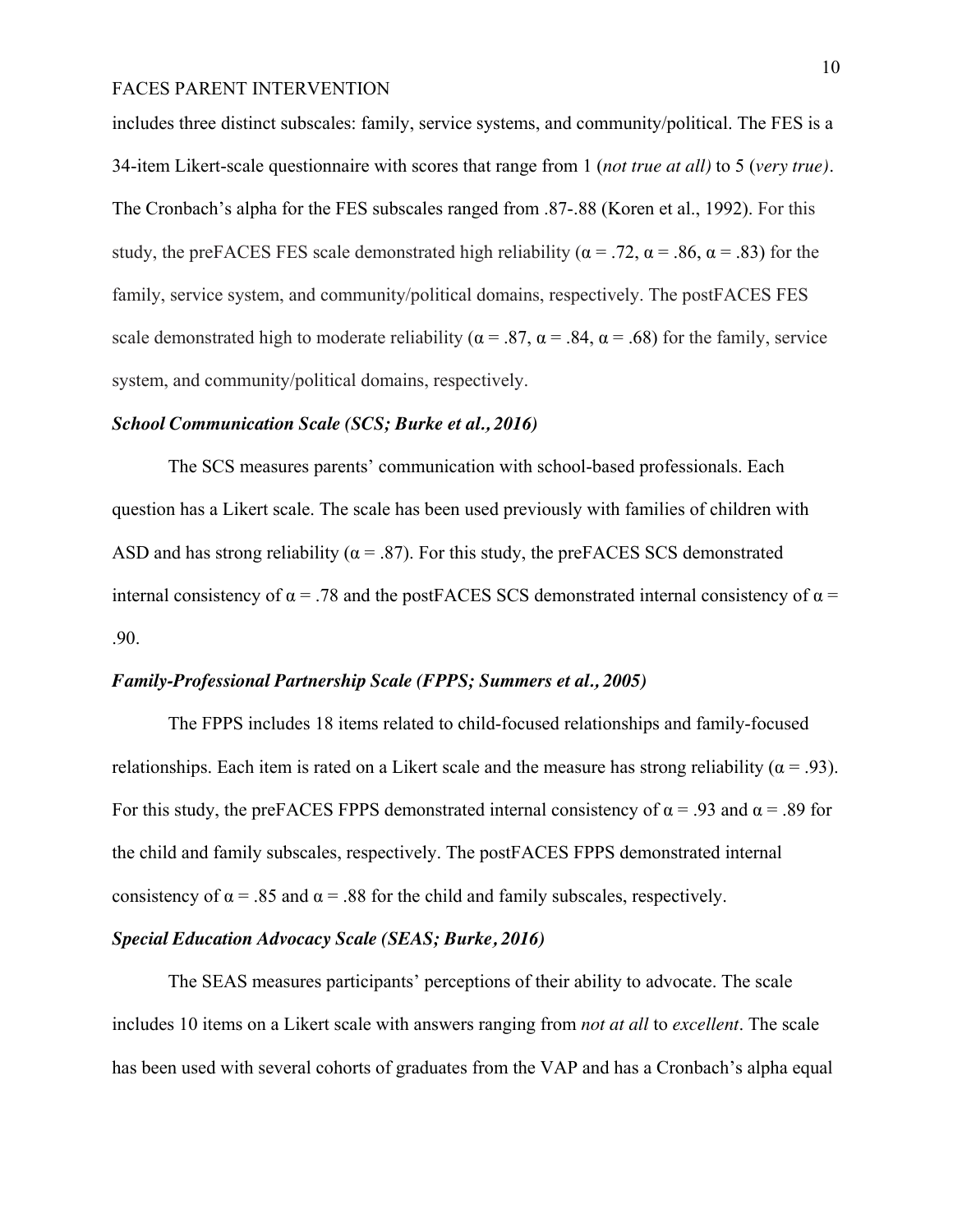to .87. For this study, the preFACES SEAS demonstrated internal consistency of  $\alpha$  = .94 and the postFACES scale demonstrated internal consistency of  $\alpha = .76$ .

## *Social Validity*

To measure the social validity of the FACES program, we (a) reviewed attendance records, (b) conducted postFACES focus group sessions (facilitated by graduate student assistants), (c) recorded postFACES participant testimonials (i.e., individual interviews), and (d) measured participant satisfaction via both formative and summative evaluations.

#### **Data Analysis**

#### *Formative and Summative Evaluations*

Scaled items on the formative and summative evaluations data were analyzed via descriptive statistics and the open-ended items were analyzed using an open-coding approach.

## *Pre-/PostFACES Survey*

Pre- and postFACES measures were examined for missing data and to determine whether the data were missing at random or if this constituted a pattern. Following Harrell's (2001) imputation guidelines, we employed the mean imputation method for less than 5% of the FPPS for two participants. Finally, we checked the distribution of the variables via graphic displays and skewness and kurtosis to determine whether the data were normally distributed. After (a) observing the skewness and kurtosis and (b) constructing and analyzing the bar graphs, it was evident that there was significant kurtosis and some skewness for most of the scales. Therefore, given the small sample size and the non-normal distributions, we proceeded with nonparametric statistics (i.e., Wilcoxon Signed-Ranks Test; Tabachnick & Fidell, 2013).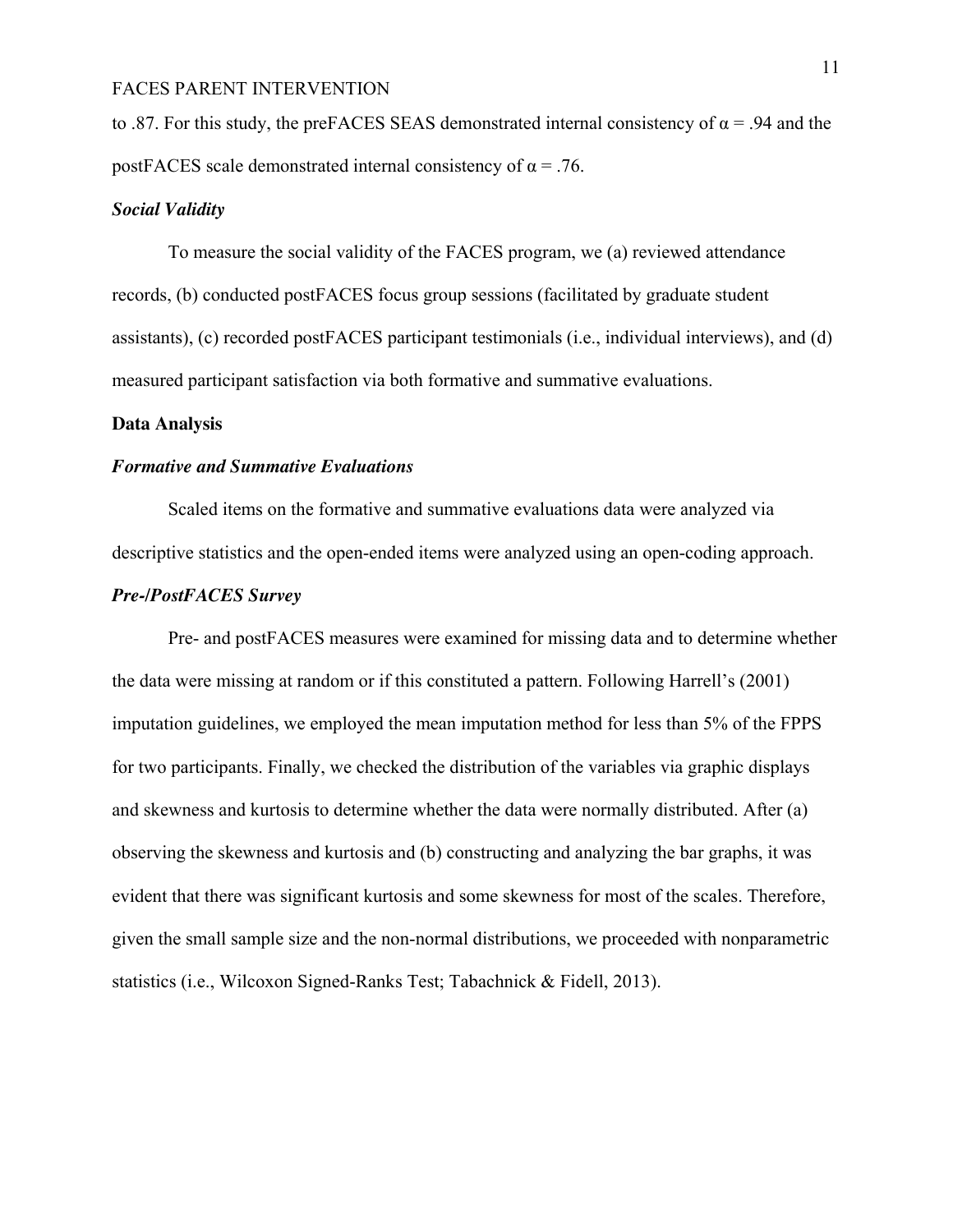## *Focus Groups and Testimonials*

Following transcription and verification, we employed a constant comparative method for the focus group data analysis (Corbin  $\&$  Strauss, 2015). In the first level of analysis, we independently read each transcript and organized the data into broad codes. During the second level of analysis, we reread the transcripts to reach a consensus on initial codes and to develop structured categories. During the third level of analysis, we revised the codes as needed and identified emerging themes throughout the data. Finally, we conducted member checks to ensure the accuracy of the interpretation (Brantlinger et al., 2005).

**Credibility and Trustworthiness**. To ensure that the qualitative data analysis met highquality standards, we recruited an appropriate sample, worked collaboratively as a team, provided thick, detailed descriptions of the data, triangulated the data, and conducted member checks (Brantlinger et al., 2005). Moreover, the first author was forthright about their position and perspectives within the context of this research by monitoring possible biases through field notes, memos, and regular debriefings.

#### **Findings**

Findings from pre- and postintervention surveys, focus groups, formative and summative evaluations, and participant testimonials indicate that FACES program participants increased their positive perceptions of empowerment and advocacy following FACES, and perceived the program as socially valid. All participant names in the following sections are pseudonyms.

## **Parent Empowerment**

Following the 6-week FACES program, findings indicated increased FES scores and positive perceptions of family empowerment. The Wilcoxon Signed-Ranks Test indicated that postFACES scores on the FES family subscale, service system subscale, and community/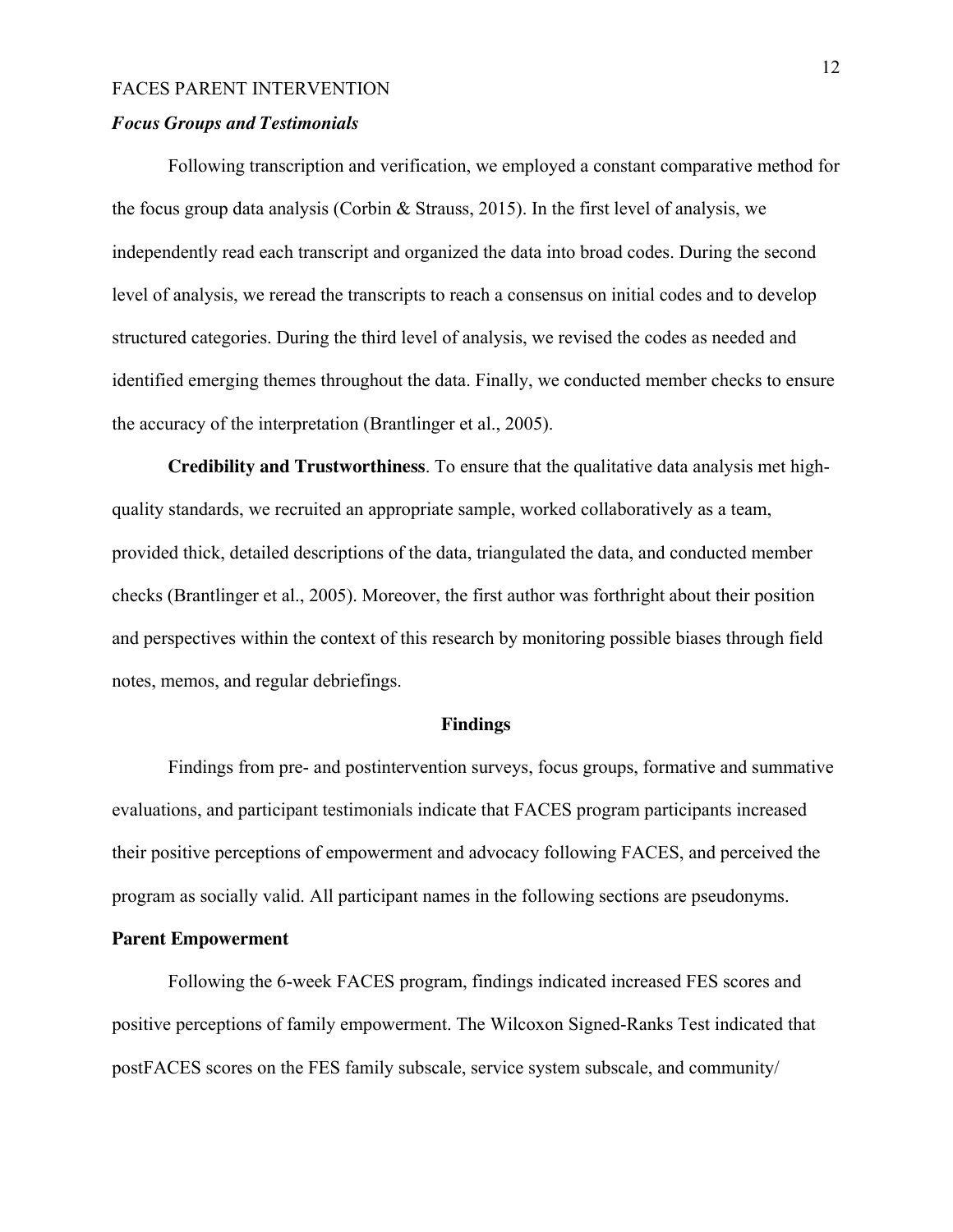political subscale were significantly higher than preFACES scores on the FES family subscale (*Z*  $= -2.53$ ,  $p = .01$ ,  $ES = -.57$ ), FES service system subscale ( $Z = -2.08$ ,  $p = .04$ ,  $ES = -.47$ ), and the FES community/political subscale  $(Z = -2.45, p = .01, ES = -.55)$  with moderate effect sizes (see Table 2).

The survey findings related to positive perceptions of empowerment following the FACES program were further substantiated by data from the postFACES focus group interviews and participant testimonials. Participants reflected on what they learned and how they benefited from the FACES program; their reflections revealed stronger perceptions of empowerment related to dismantling stigma, managing emotions (e.g., fewer feelings of embarrassment), and feeling more confident in their abilities to address their children's needs (i.e., self-efficacy). Antwon, father of a 3-year-old son who attended FACES with his wife, Alicia, shared the challenges he faced with tackling stigma related to disability in his family and community before joining the FACES program. Antwon explained that he felt better prepared to tackle stigma following FACES:

Denial is a major thing, too. You are a Black family. Typically, [Black families] are, like, 'he is alright.' It is very frustrating to have to try to explain something to people who are not accepting. But FACES actually helps you develop a language. It gives you the application of the language. I think that is what is important.

Mary, mother of 6-year-old twins, one of whom had ASD, shared how FACES increased her sense of empowerment to support her son's needs: "The support right here is huge because I just feel more confident about taking him places and just letting him be him. Before FACES, I didn't know how I was going to do it."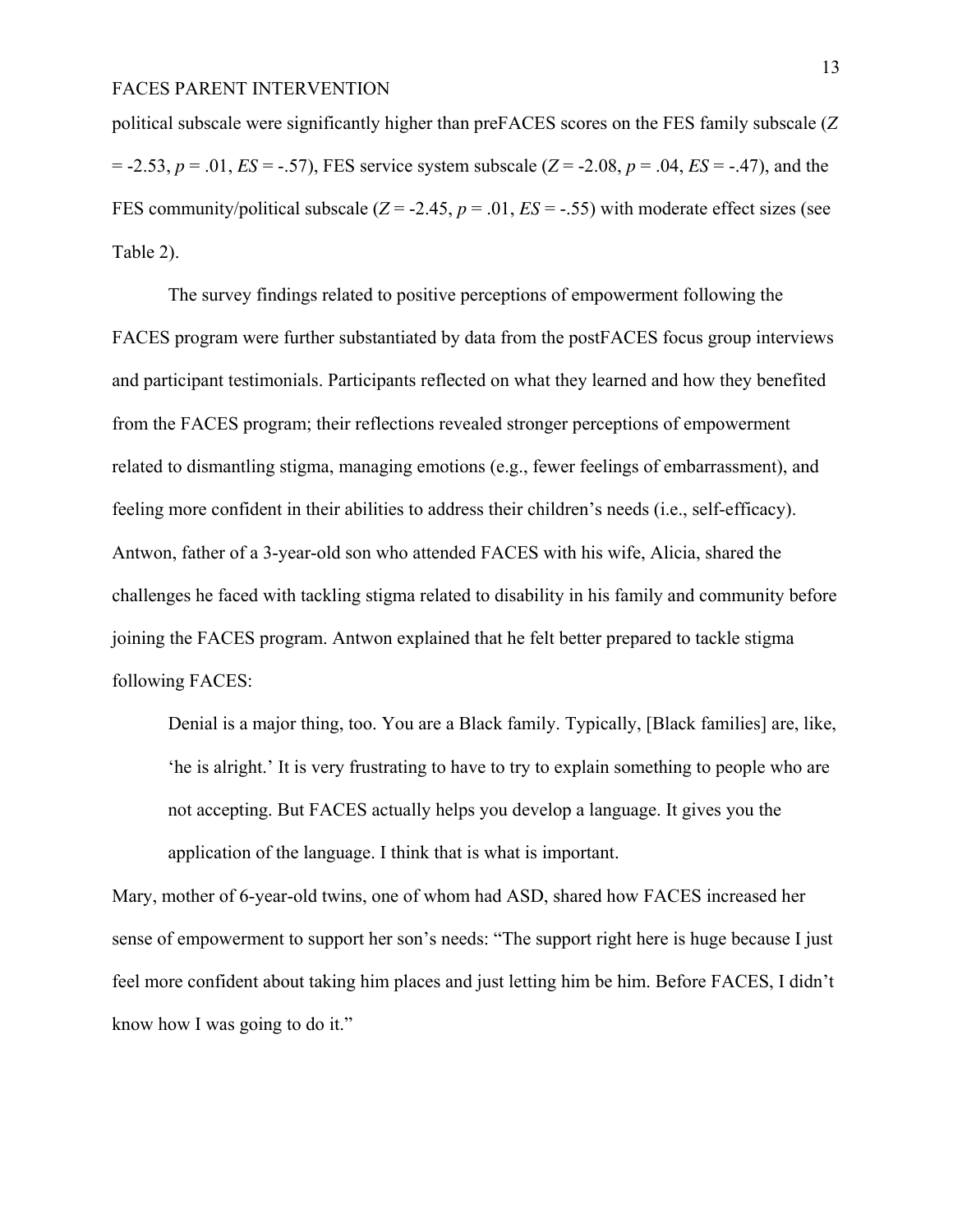# *Knowledge of ASD*

Following FACES, a number of themes emerged that were specific to participants' knowledge and understanding of ASD (and more generally, disability). PostFACES focus group interviews, testimonials, and summative evaluations indicated that participants benefited from outcomes such as increased knowledge of the prevalence and impact of ASD in the African American community, more knowledge around special education rights, laws, and procedures, and increased knowledge of resources for individuals with ASD. Luke, father of a 7-year-old boy, shared the following about what he learned related to ASD among African American children, following FACES:

One thing that I did learn about the African American community is that our children are diagnosed with it later on. For one or two reasons: one, because they just don't have the medical resources to be able to go in for the early intervention, and two, there is this bad stigma among the African American community. There is a lot of denial there. Alicia reflected on what she learned from FACES and how she had gained more knowledge about her rights for her son and had also learned more about resources that were available to her family in their community:

I think we have learned more about our rights. That was, like, the whole point of coming here—knowing more about our rights and guides and resources to exercise those rights. We just learned more resources that we may need to access for our child. This was a centralized, 6-week boot camp.

Finally, Tamryn, mother of a 10-year-old son shared how she had fears related to ASD prior to joining the FACES program, but now she felt like she had gained enough knowledge to able to help other parents dispel myths and ease their anxieties related to ASD: "If I could help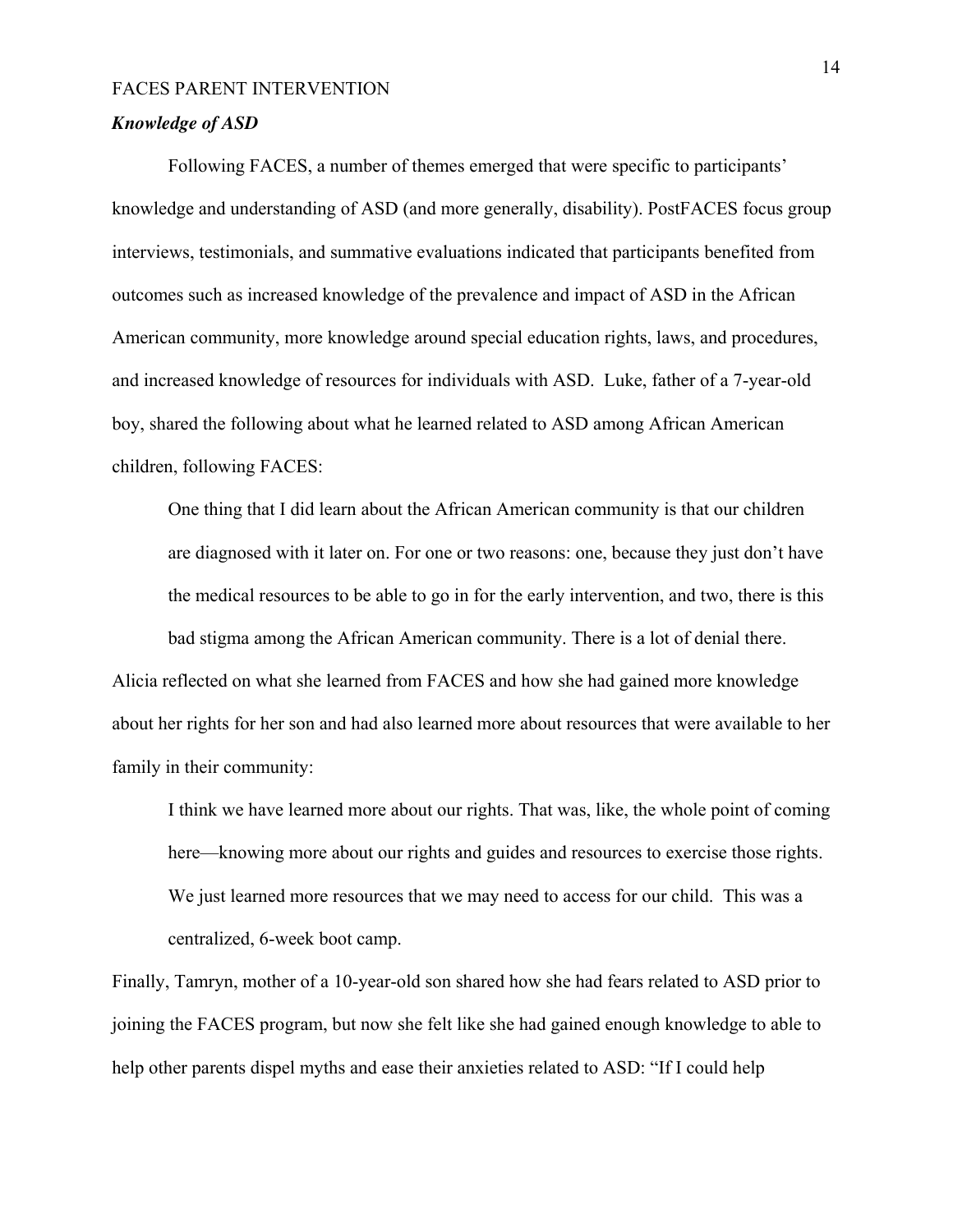somebody, I would let them know that autism is not scary; I was scared at first—I thought it was like a disease or something, but it's okay."

#### *Communication and Behavior Strategies*

Following the 6-week FACES training, findings indicated that the program contributed to increased FACES scores and positive perceptions of skills related to social communication and behavior management strategies. The Wilcoxon Signed-Ranks Test indicated that postFACES scores on the FACES scale were significantly higher than pre-FACES scores on the FACES scale  $(Z = -2.46, p = .01, ES = -.55)$  with a moderate effect size (see Table 2).

The FACES scale findings related to parents' perceptions of their ability to manage behavior and implement social communication strategies following the FACES program were strengthened by data from the postFACES focus group interviews, formative evaluations, and parent testimonials. Participants highlighted strategies that they adopted following FACES, to increase social communication skills and manage their children's behavior. The social communication and behavior management parenting strategies included increased patience, planned ignoring, using visual supports, and school communication/carryover (e.g., ensuring consistency in behavior management across settings). When asked to share what they got the most out of following the session on social communication, participant responses shared, "[I got the most out of] communication and modeling," and "[I got the most out of] the communication strategies presentation."

Janice shared how learning to practice more patience has helped her manage some of her son's challenging behaviors, and she noted that she had been motivated to implement strategies that require trial and error, and are not always effective: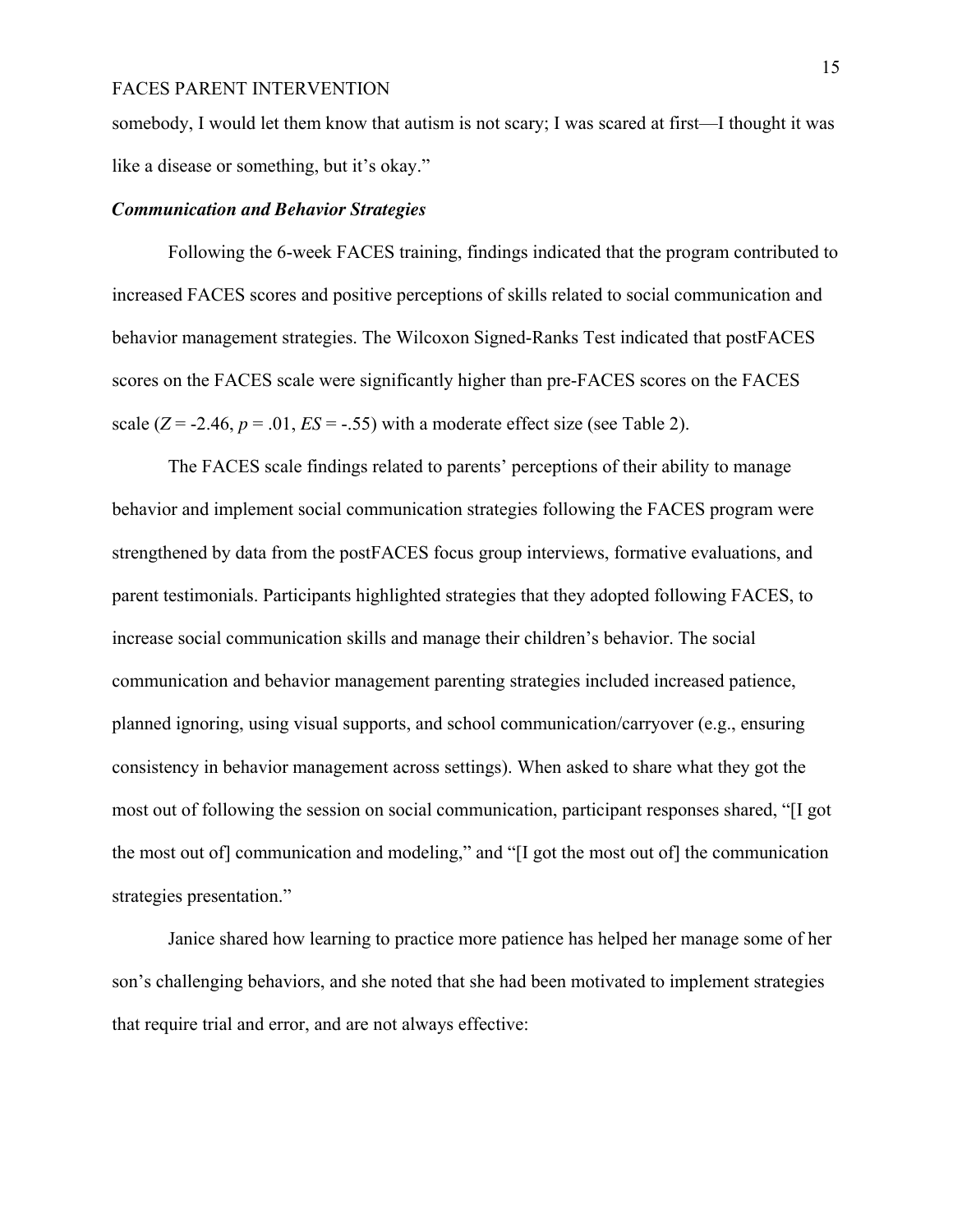We are learning a lot of patience. Even though we see ourselves as the seniors (parents of an older child who have been navigating services for several years), there is always so much to learn from other people and how they deal with their children. We are trying things that we heard in the group. They work, or they don't work. It depends on each child because each child is different.

#### **Advocacy**

Data analysis indicated that the 6-week FACES program contributed to increased scores on the SEAS and positive perceptions of advocacy strengths and abilities (see Table 2). The Wilcoxon Signed-Ranks Test indicated that postFACES scores on the SEAS were significantly higher than pre-FACES scores on the SEAS  $(Z = -2.32, p = .02, ES = -.52)$ .

Parents' perceptions of their advocacy strengths and abilities were also reflected in the postFACES focus group interviews and participant testimonials. When participants were asked to discuss their perceptions of advocacy following FACES, one of the most common themes was parents' increased confidence in their ability to share knowledge with others about autism. Participants indicated that participating in FACES enabled them to develop more knowledge about autism in African American communities, and then to share that knowledge by dismantling stigmas and myths in their communities. Catherine, for example, shared the following:

The training in FACES has prepared the parents that are here to go out and spread the good word to other parents of color because sometimes that information was not available to them and then sometimes because of the stigma of a disability they don't always go towards the information.

Other participants reflected on how FACES provided them with information that enabled them to be stronger advocates. Luke, for example, shared the following with regard to how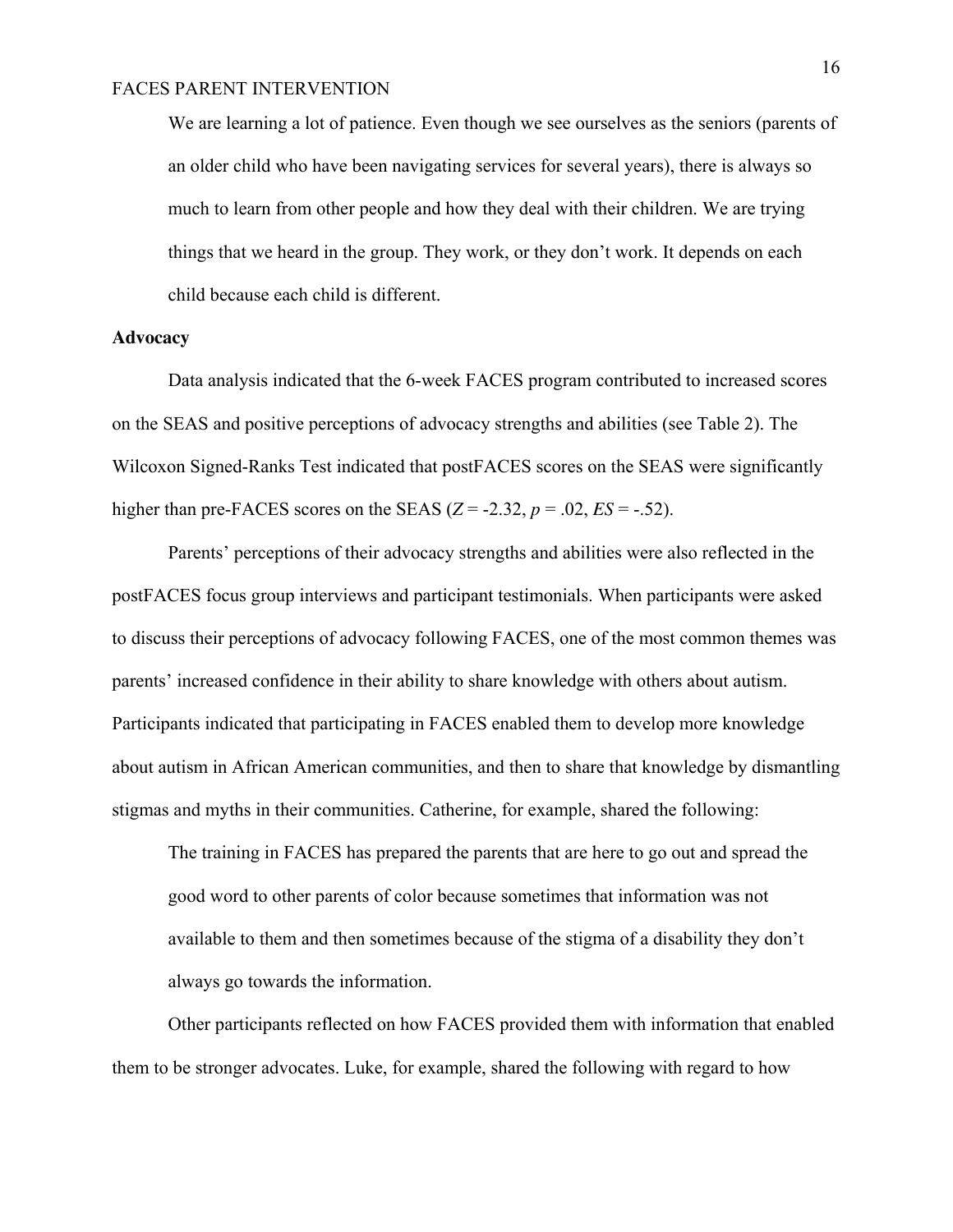FACES prepared him to be a stronger advocate: "It gave us information that we didn't have before. Information we didn't even know existed. So, in that regard it's kind of built our arsenal for what we can use to be able to advocate." Luke went on to express how his participation in FACES encouraged him to advocate not only on his son's behalf, but also on behalf of other families of children with ASD:

In the future I see myself not just being an advocate for my own son, but an advocate for others. As the old saying goes, 'When you know better, you do better.' So now that I know so much more, it makes me want to reach out and advocate for others, especially those that are being misunderstood…if I can help some other parent who may not have any idea of what they are dealing with and lead them somewhere so they can find help, be able to help their child, that to me would be very, very rewarding. That's what I would like to do with this knowledge going into the future.

During the postFACES focus group interviews, all FACES participants indicated that they felt better equipped to advocate in both formal and informal ways. Findings indicated that participants had more knowledge, information, and access to resources that prepared them to engage in constructive activities that could contribute to solutions that meet the needs of their children (Burke & Hodapp, 2016; Munro, 1991). When asked if they felt the FACES training prepared them to advocate for their children with ASD, all of the participants reported, "yes." When asked to rate the relevance of the FACES topics in developing their roles as advocates, seven participants (87.5%) rated the FACES topics as "extremely relevant" or "moderately relevant" to their role as advocates.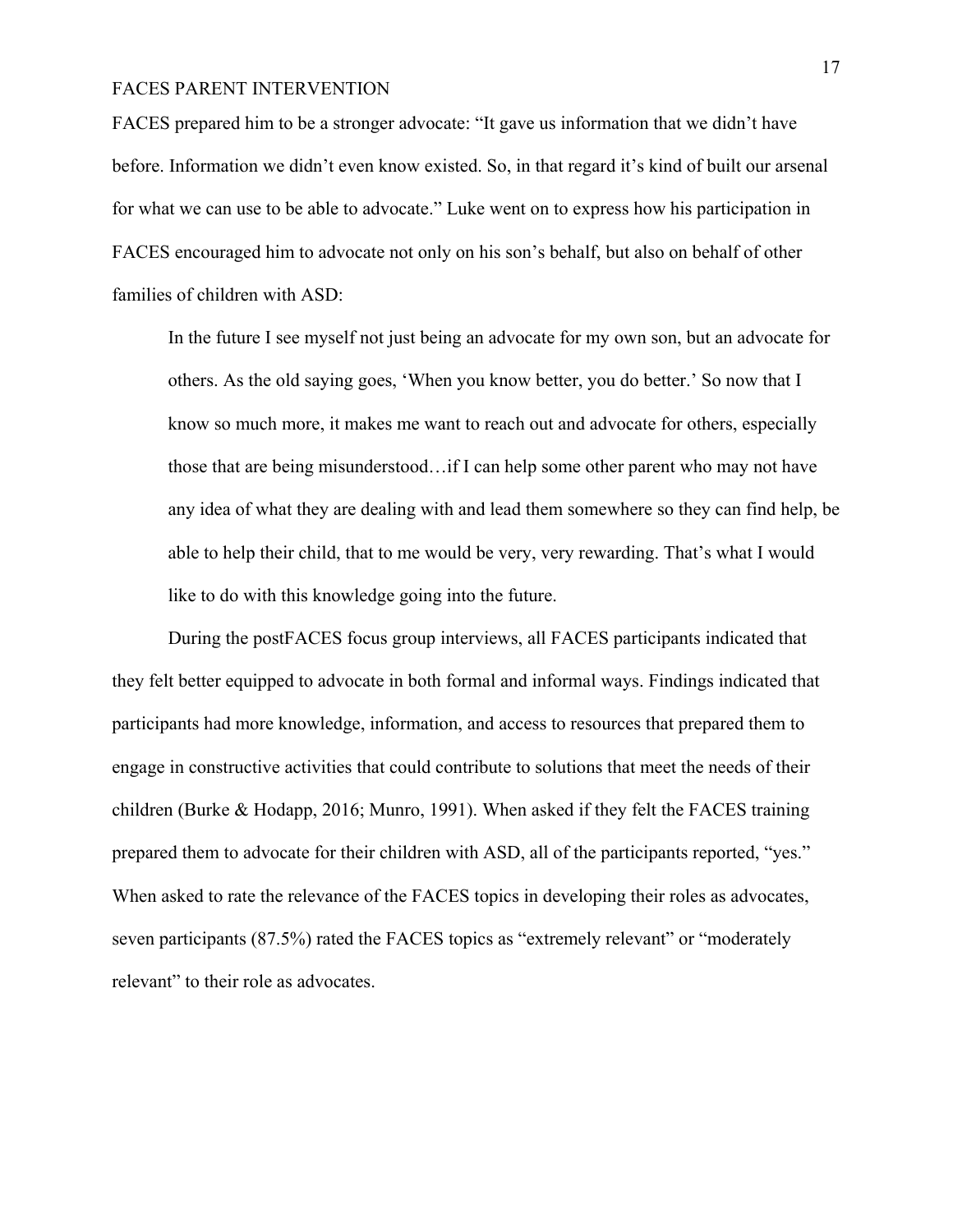#### **Partnership**

Following the 6-week FACES program, findings indicated that there was no significant increase in parent-professional partnership as measured by the FPPS and the SCS (see Table 2). The Wilcoxon Signed-Ranks Test indicated that postFACES scores on the SCS were not significantly higher than preFACES scores on the SCS  $(Z = -0.93, p = .35, ES = -.21)$ . Moreover, the Wilcoxon Signed-Ranks Test indicated that postFACES scores on the family-professionals child and family subscales were not significantly higher than preFACES scores on the familyprofessionals child-focused subscale  $(Z = -0.69, p = .49, ES = -.15)$  or the family-professionals family-focused subscale  $(Z = -0.12, p = .91, ES = -.52)$ .

Findings from postFACES focus group interviews and participant testimonials highlighted parents' perceptions of communication and collaboration with professionals. While participants did not share specific examples of how they had built strong parent-professional partnerships over the course of the FACES program, they did highlight ways in which they felt better prepared to build more positive parent-professional partnerships in the future, following FACES. Alicia shared how important it was for her to engage in effective communication with professionals to better meet the needs of her son:

In order to effectively get to those goals, I have to have solid communication and trust, which can only be built through that solid communication with the other people who are in his life. The teachers won't be replaced; the social workers won't be replaced, so communicating, setting my expectations, and understanding theirs, is what is most important for my son.

Similarly, Catherine highlighted the importance of communicating with professionals: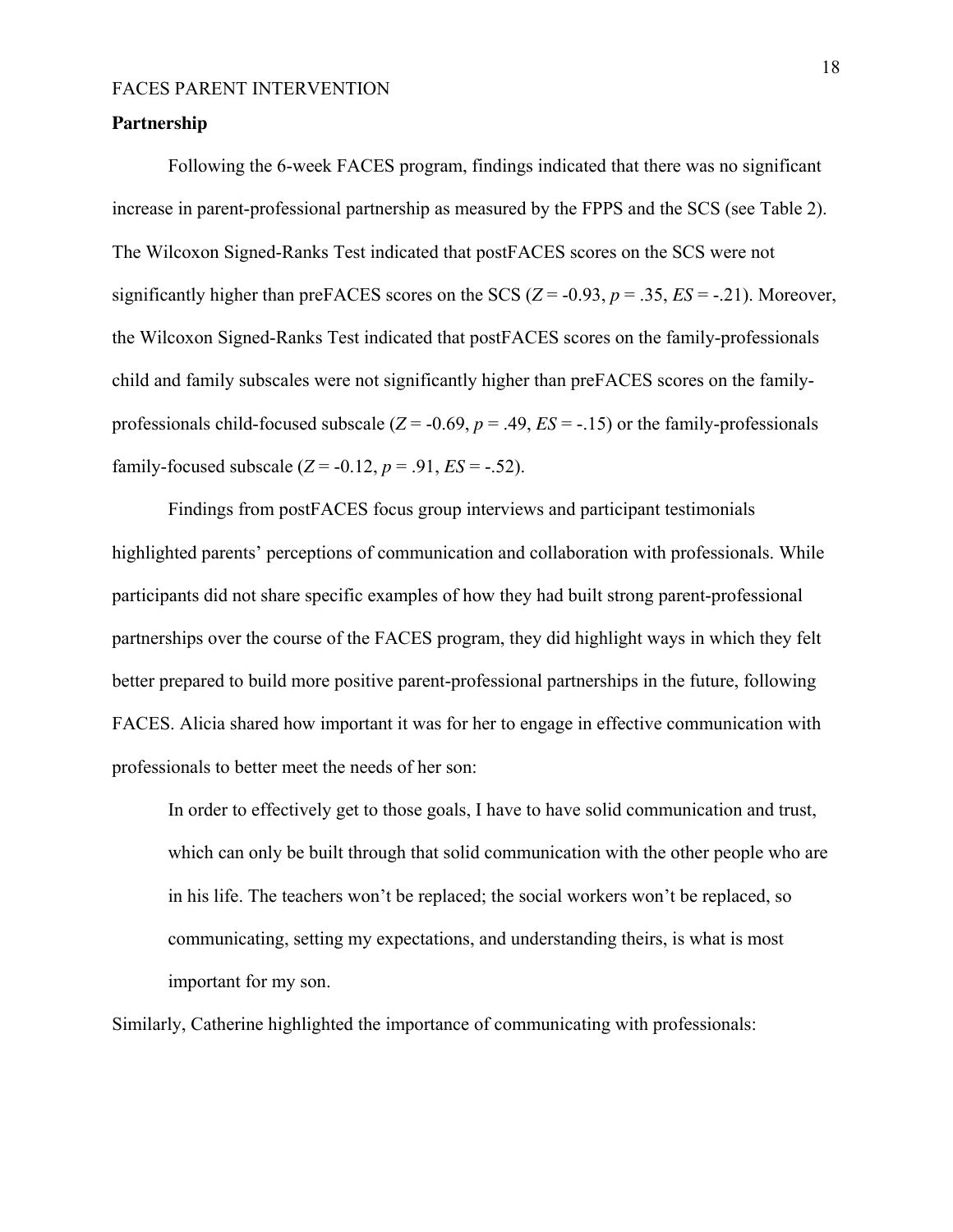What we shared with other parents is to stay in constant communication with the educational staff so that the IEP meeting and any other kind of meeting won't be so difficult. If you are on the same page, all working toward the same goals, the IEP meeting shouldn't be such a distraction, and you are able to keep your heart in place because you have already talked. Everybody already knows what is needed so it won't be so emotional.

Nanci shared how she felt better prepared to communicate with her son's providers, now that she had more knowledge of materials and resources following her participation in the FACES program:

My son has an ABA (applied behavior analysis) session coming up in December, for an actual assessment, so with me having this knowledge and the resources now, I can preresearch what I need to know prior to going into this assessment with the provider, so now I don't feel so timid. I feel more confident going into this appointment in December. For that, I am grateful.

#### **Social Validity**

Participant attendance, post*FACES* focus group interview data, formative evaluations, summative evaluations, and participant testimonials were analyzed to assess the degree to which the FACES program met the needs of these African American parents of children with ASD (i.e., participants' overall views of the FACES training, and importance of the goals, procedures, and outcomes of the intervention).

# *Sense of Community*

When asked to share their views about the FACES program, all 10 FACES participants identified a sense of community as one of the greatest benefits of the program. Participants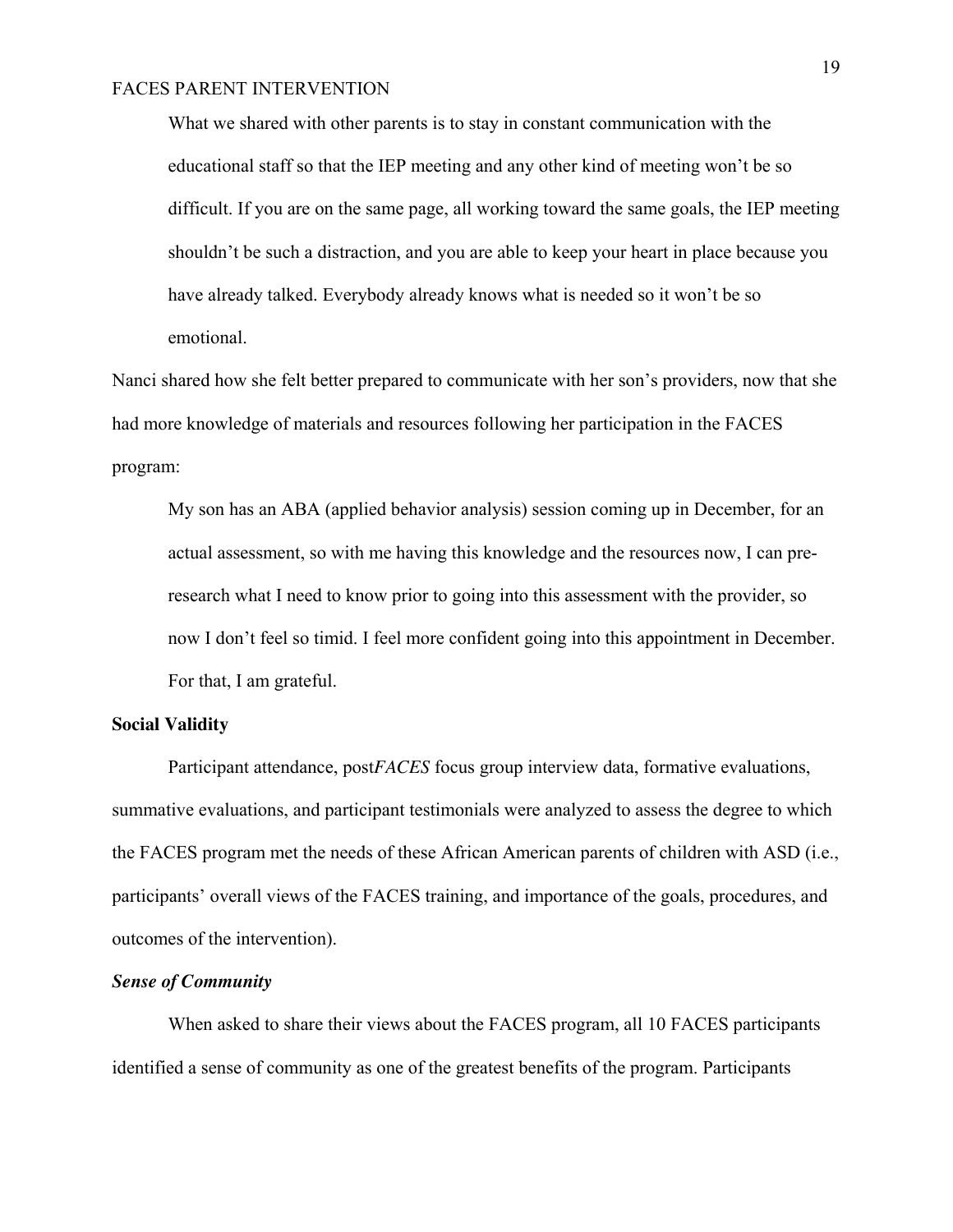indicated that FACES created a space where they could (a) network, (b) learn from shared experiences, (c) discuss stigma and disability in African American communities, and (d) develop a support system. Luke shared the following about how FACES created a sense of community for his family:

To find out first that FACES even existed was a breath of fresh air for me and my family. Our son was officially diagnosed with autism last year sometime in October. I think what is typical with parents whose child has been diagnosed is that you can feel a little alone because you may not know anyone directly around you who has experienced the same things. So, you don't know who you can talk to. You don't know who you can share this with. You do not know who will understand. And then all of a sudden you run into something like FACES and then you realize that there is this entire community of people who share the exact same experience.

Similarly, while reflecting about how FACES became a source of support for her, Mary shared the following:

I think the worst part is when you are handling challenges privately. You know that when you are sick because of your secrets. And as I slowly started to talk about it with more friends and family and then the support here has just made me feel so much better.

During her reflection on FACES outcomes, Janice spoke to the importance of the networking experiences:

We didn't always stick to what was on the sheet or what was in the weekly plan, but we always had insightful, passionate, emotional conversations that I think we all gained a lot from. We got to network with people and listen to other people's ideas and thoughts about their kids.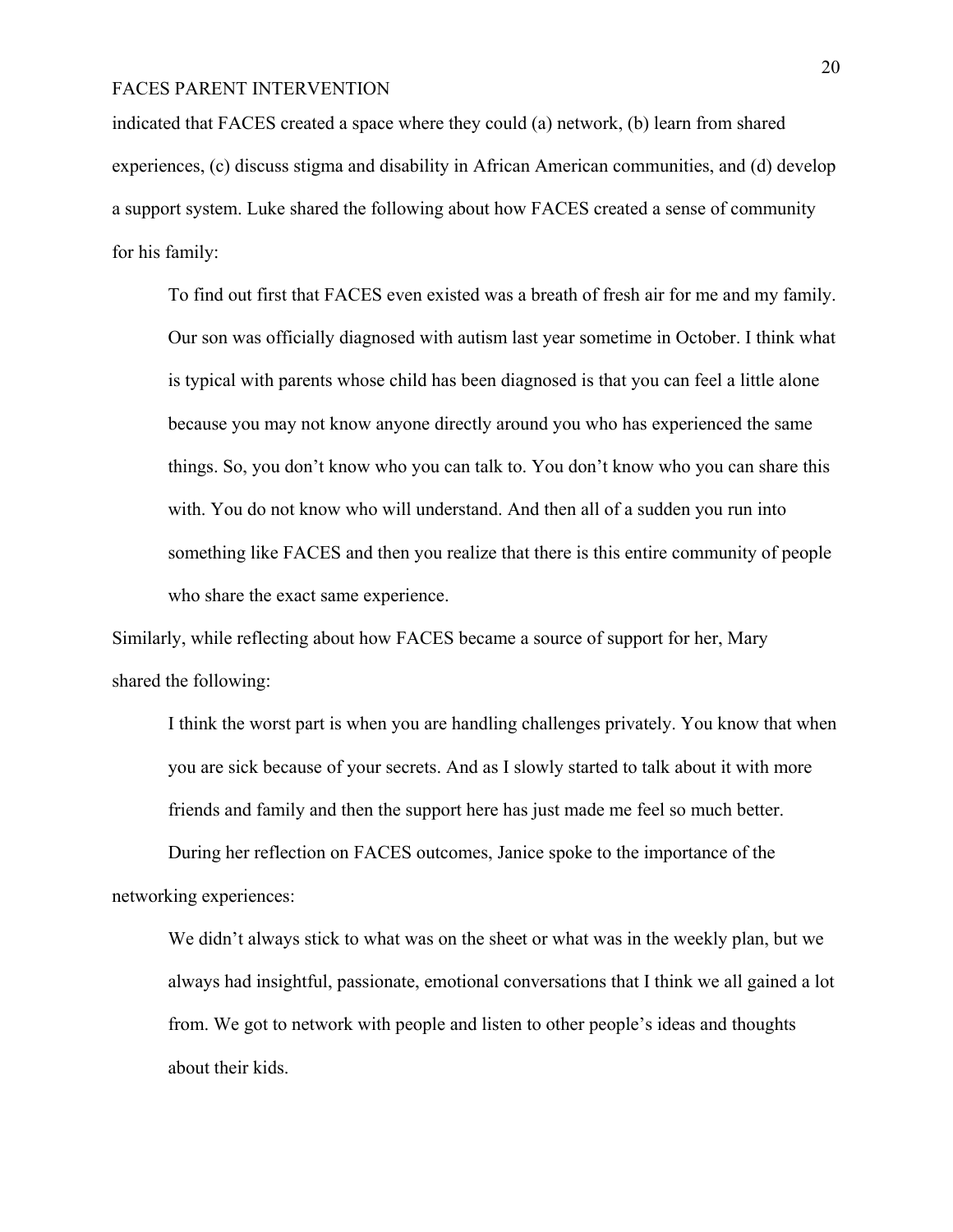Antwon shared his thoughts about how the FACES program created a supportive community and safe space that was therapeutic for him.

FACES is therapeutic. It's therapeutic. Just hearing a lot of your stories, being here, and being in one space and sharing that energy. Just knowing and understanding as a man and just seeing a man. And to be able to be like you know act like, he is struggling too. It's rejuvenation. Come on Saturday and be prepared for Monday.

Mary also shared her thoughts about how being around other FACES families supported her by helping her stay on track with tasks that she wanted to accomplish for her son and their family:

I look forward to Saturday because I have a huge folder and FACES keeps me on task; just being around you guys and to be able to voice that. You guys give me more information. It keeps me on task to say I have to work on that, and keep up with that, and do that.

Chris noted how FACES created a family feeling that included a space to express shared experiences:

I think what I received from this program, this training, is good parents, good information, and more resources. I am not the only parent out here--I know that other parents are reporting the same struggles that we go through. We have an opportunity to share some of our different experience with our kids at school, at home, and out in society. I am looking forward to keeping a lot of the parents' information so we can build that relationship so we can move forward as our kids kind of grow together. So it's like having a family.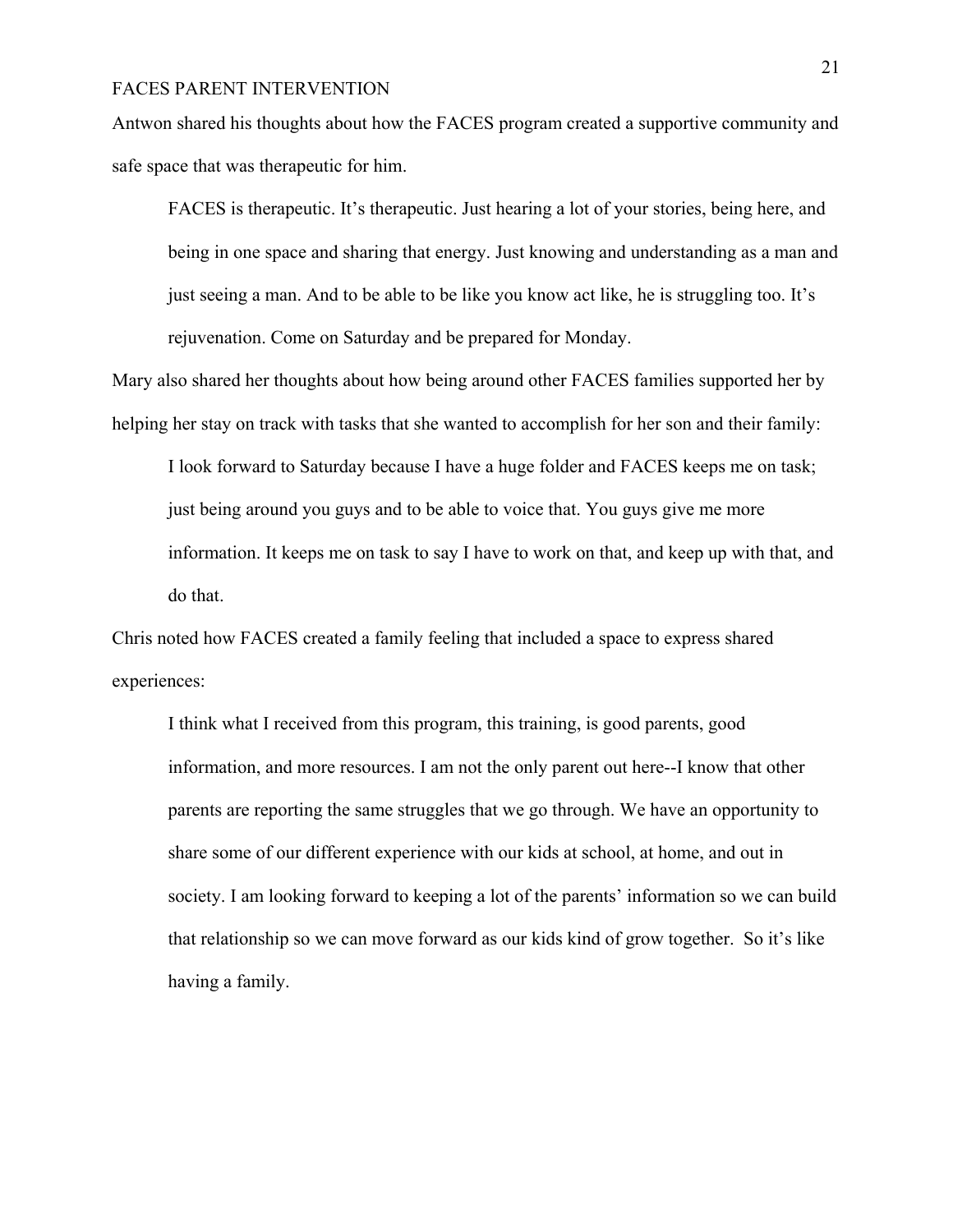Finally, as reflected in her direct communication to another FACES participant, Phoebe indicated that participating in FACES provided her with an opportunity to learn more about being patient with her son:

I was observing you because I am admiring how you are displaying more patience. I wish I could be patient. I tend to feel like I may overreact you know because he appears so normal. But your knowledge is blessing me.

# *Participant Satisfaction*

Formative evaluations, summative evaluations, focus group interview data, and participant testimonials indicated that participants were highly satisfied with the FACES program. When asked to indicate their overall satisfaction with the FACES sessions, 75% of the participants indicated that they were extremely satisfied, 7.5% indicated that they were moderately satisfied, and 17.5% of the participants indicated that they were satisfied with the program. When asked if the FACES training met the participants' expectations and to explain why or why not, participants shared the following: "Yes, FACES empowered me;" "Yes. I have more knowledge and access to resources;" "Yes, it has exposed me to a complete new world of resources regarding my son;" and "The information I received has been more than I expected." During the postFACES focus group interview, Janice said,

I thought it was a wonderful training. I thought it was a great networking opportunity; I learned so much. I felt that we gained so much as parents. Knowing more about autism. Some of the slides that [facilitator] had were like, 'Wow! I didn't know that.' So, I thought that overall I would recommend it. Overall, I would come back if I could.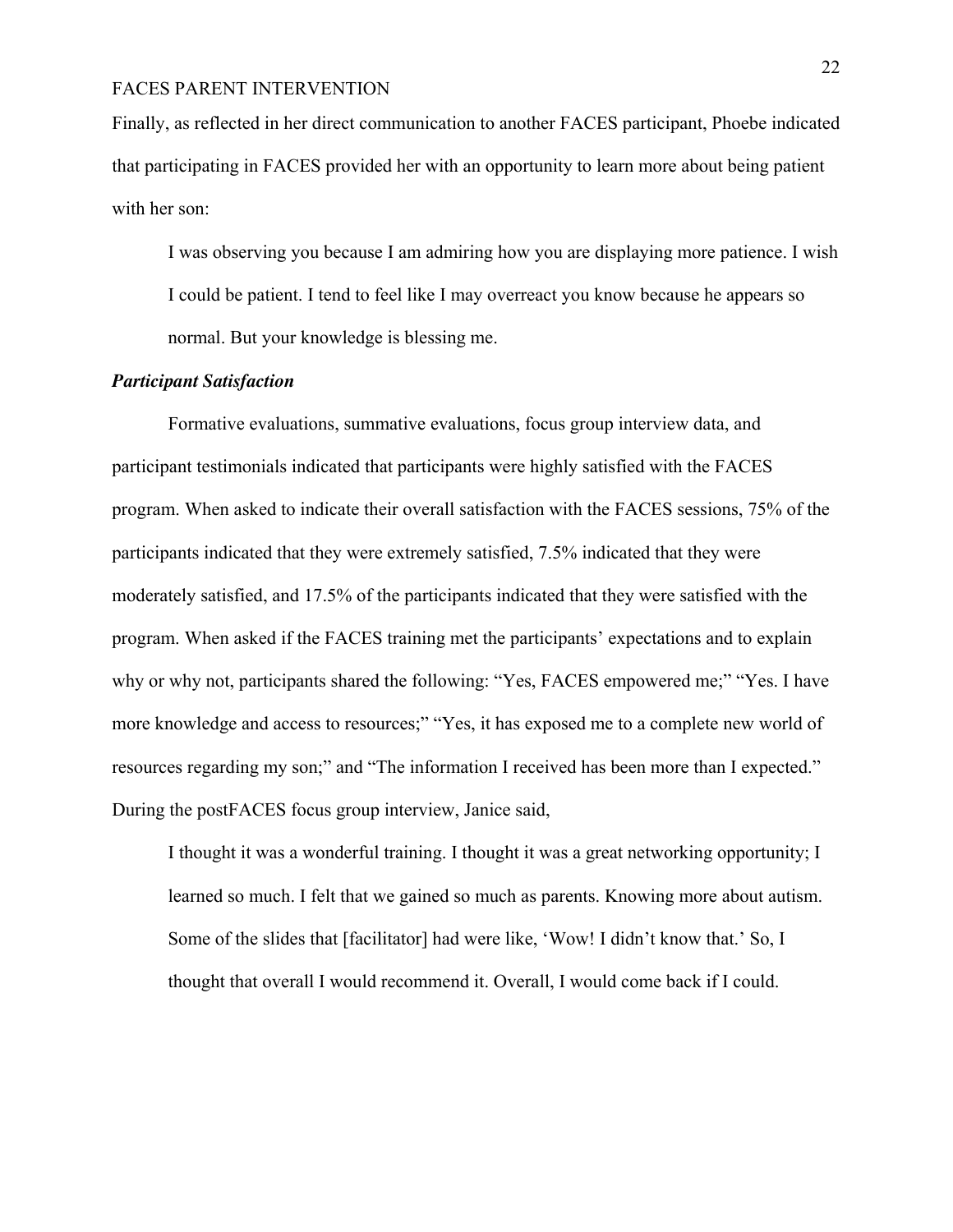#### **Discussion**

While FACES is the first known advocacy and empowerment training adapted to meet needs specific to African American parents of children with ASD, the findings are corroborated by the work of Burke et al. (2016) who found the LPLSP to be both feasible and effective in increasing parents' feelings of empowerment and knowledge of advocacy skills among Latino families. Following FACES, participants demonstrated strengthened perceptions of empowerment, advocacy, partnerships, and most notably, community. See Figure 1.

#### **Empowerment**

In the field, family empowerment has emerged as a construct rooted in consumer, professional practice, and research communities. Within the consumer movement, empowerment is represented by (a) self-help and self-reliance, (b) a focus on family strengths rather than deficits, and (c) embedding family values within public policies and programs (Koren et al., 1992). Empowerment as a construct is often associated with a development of power and having the ability to influence the environments that affect peoples' lives (Koren et al., 1992). This study's findings not only highlight participants' perceptions of empowerment, but they highlight participants' empowerment as demonstrated by: (a) their knowledge of ASD (and dissemination of said knowledge) and (b) their knowledge and use of communication and behavior management strategies following FACES.

#### *Knowledge of ASD*

To our knowledge, no intervention studies have measured African American parents' knowledge of ASD pre- and postintervention. Following FACES, qualitative findings reflected parents' (a) increased knowledge and understanding of the prevalence and impact of ASD in the African American community, (b) increased knowledge and understanding of special education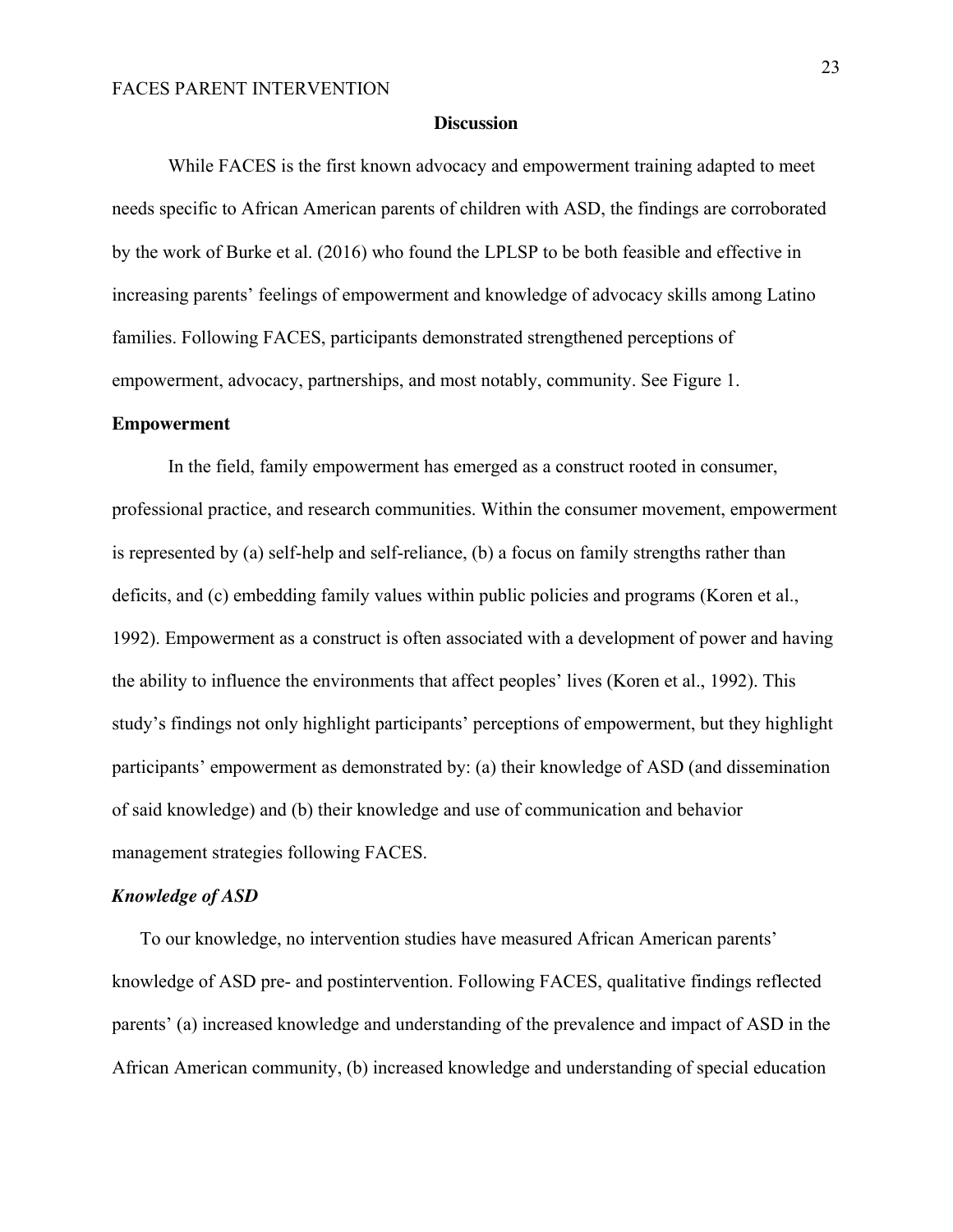rights and laws, and (c) increased knowledge of resources for individuals with ASD. A core component of parent knowledge following FACES was their ability to subsequently dismantle stigma related to ASD in their communities. Existing quantitative measures of ASD knowledge (e.g., Gillespie-Lynch, 2015) have included few, if any, cultural adaptations to measures of knowledge such as the Autism Knowledge Scale (AKS; Stone, 1987). As such, the findings related to stigma in this study align with the literature that has called for the development of cross-cultural measures of ASD knowledge that embed constructs into scales that reflect the diversity of all children and families in the ASD community (Harrison et al., 2016).

### *Communication and Behavior*

Even among children with ASD and IQs above 70, African American children with ASD have demonstrated poorer language and communication skills than European American children, possibly due to delayed diagnoses and inaccessibility to early and effective behavioral treatments (Wright, 2016). Parents, however, have the unique ability to influence their children over many years, and are, therefore, integral in facilitating the development of their children's communication skills (Shire et al., 2015).

Findings from the current study indicate that the FACES program contributed to positive perceptions of social communication and behavior management strategies among African American parents of children with ASD. Following FACES, parents reported that their use of social communication and behavior management skills and strategies included increased patience, planned ignoring, use of visual supports, and school communication/carryover (e.g., ensuring consistency in behavior management across settings). While the FACES program focused less specifically on parent-mediated interventions, these preliminary findings support the extant research in this domain (e.g., Ingersoll & Berger, 2015). Moreover, the findings yield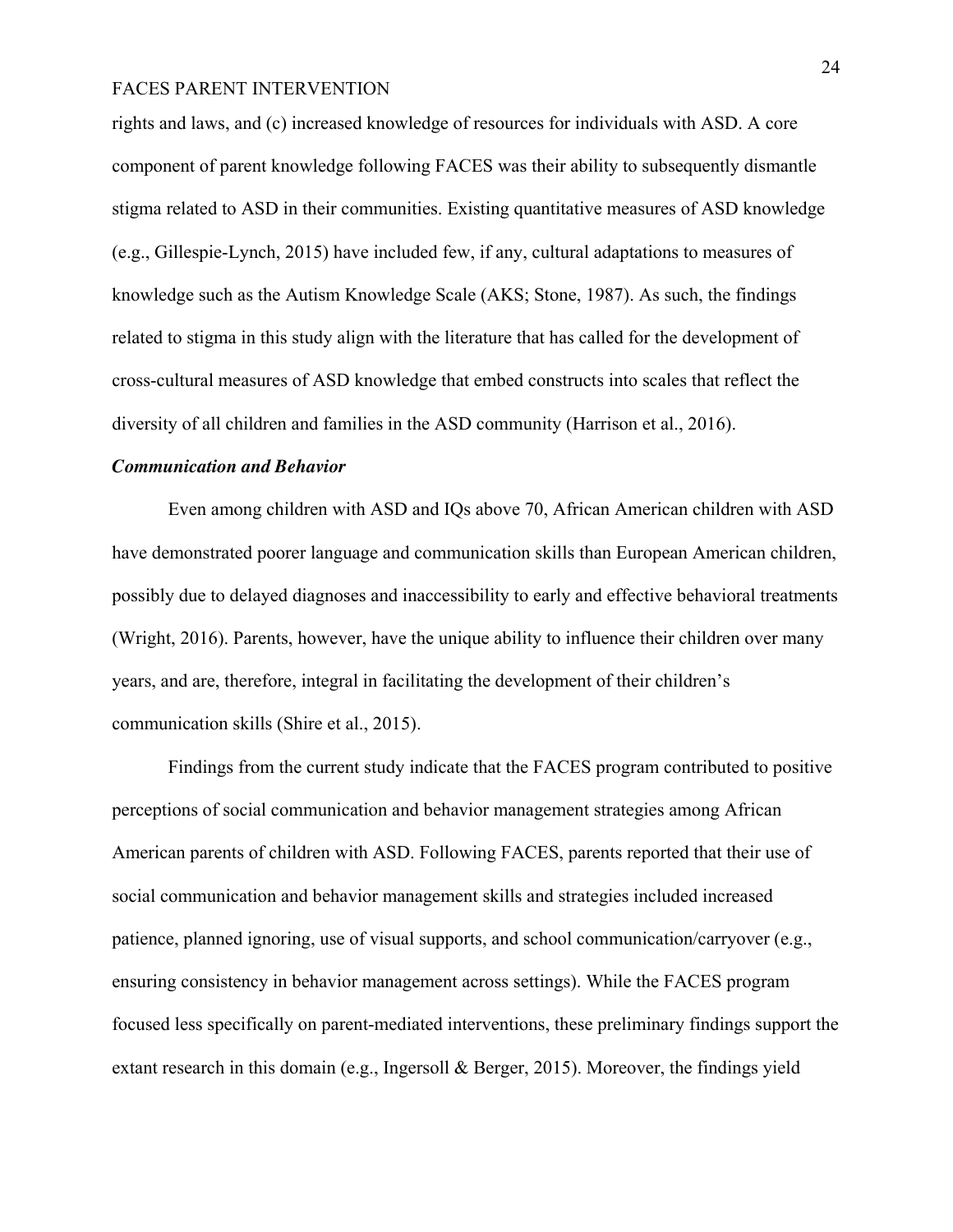promising implications for the impact of parent-implemented social communication strategies in African American families of children with ASD, a community who is consistently underrepresented in parent-mediated intervention research for children with autism (e.g., Ingersoll & Berger, 2015; Weatherby et al., 2014).

## **Advocacy**

Advocacy has been described as an active exercise of empowerment that contributes to problem-solving and developing solutions (Munro, 1991). Following the FACES program, parents demonstrated their ability to exercise their empowerment via advocacy. Increased scores on the SEAS and positive perceptions of advocacy strengths and abilities were reflected in both quantitative and qualitative data. These findings were consistent with the findings from Burke et al.'s (2016) VAP study which also resulted in improvements in advocacy skills. In the current study, positive perceptions of advocacy were reflected in parents' confidence in their ability to (a) research and develop more knowledge about ASD in African American communities and (b) share their knowledge of ASD with others. Specifically, participants indicated that FACES enabled them to develop and then to share that knowledge by addressing stigmas and debunking myths related to ASD and disability, in their communities.

## **Partnership**

Although the current study failed to achieve statistical significance related to parentprofessional partnerships, the qualitative findings highlight parent's strategies and skills for developing stronger partnerships with educators and healthcare professionals. As such, those findings are corroborated by earlier research that suggests that advocacy, particularly among African American mothers of children with disabilities, includes locating and utilizing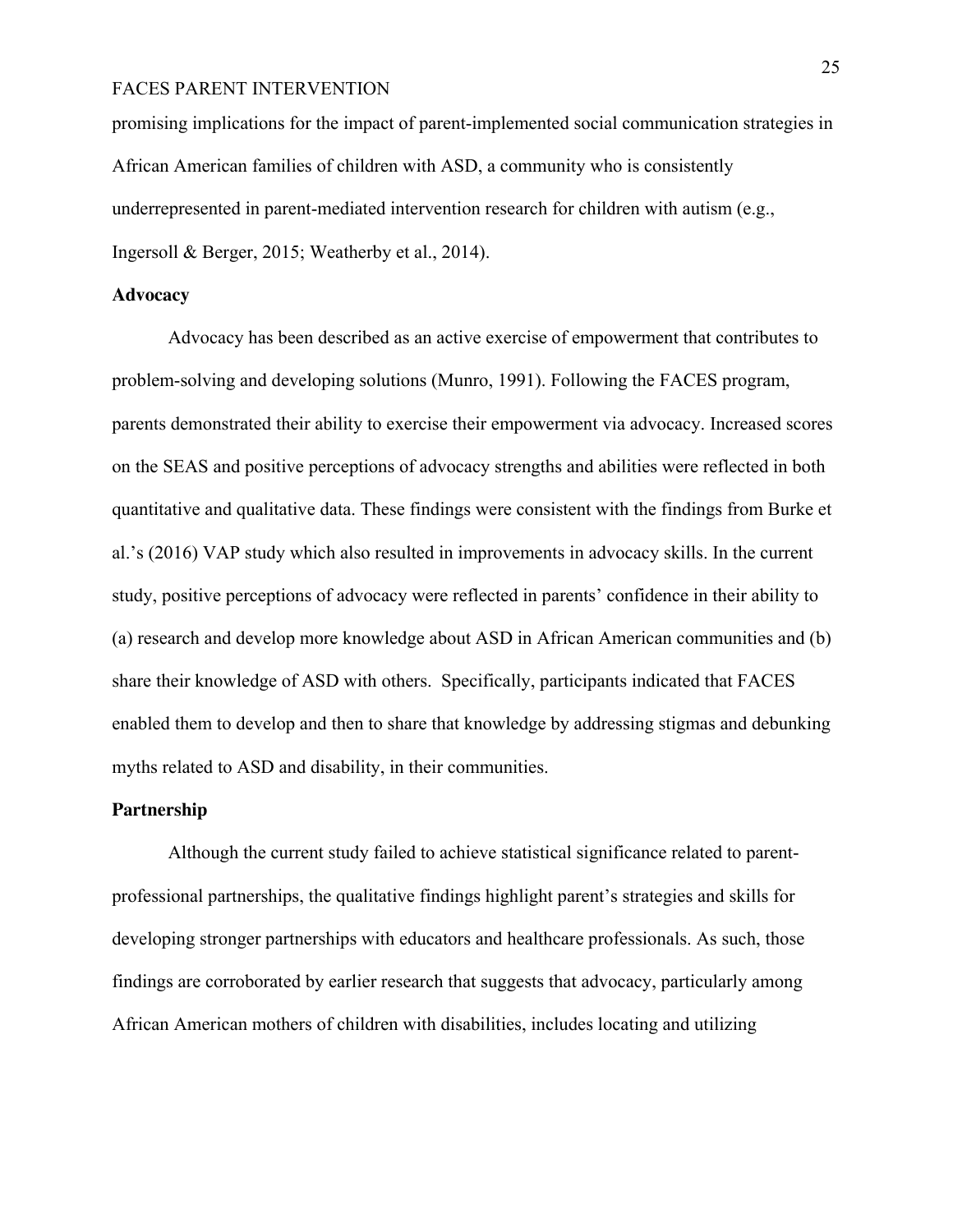community resources, ongoing communication within schools, and being visible in their children's' schools and communities (Stanley, 2015).

## **Community**

For some participants, FACES was the first opportunity they had to meet other African American families of children with ASD. For other participants, FACES was the first opportunity they had to learn about resources that were available in their communities for children with disabilities. Still, for others, FACES was their first opportunity to meet parents who were willing to schedule play dates for their children. These are the types of experiences that reflect one of the primary outcomes of this study: Participants developed a sense of community that they felt was one of the greatest benefits of the FACES program. Participants indicated that FACES created a space where they could (a) network, (b) learn from shared experiences, (c) discuss stigma and disability in African American communities, and (d) develop a support system. These findings speak to the importance of learning within a cultural-historical context, and through their reflections, participants highlighted a major strength of the FACES program—where their shared experiences could be understood within the context of their everyday lives (John-Steiner & Mahn, 1996). Similarly, Burke and Goldman (2017) noted that for culturally and linguistically diverse (CLD) advocates working with CLD families, having shared cultural experience, shared disability experience, and shared understanding of family were facilitators for more effective advocacy.

## **Implications**

#### *For Research*

The findings from this study contribute to our knowledge of advocacy and empowerment among African American parents of children with autism—an area of research that has been

26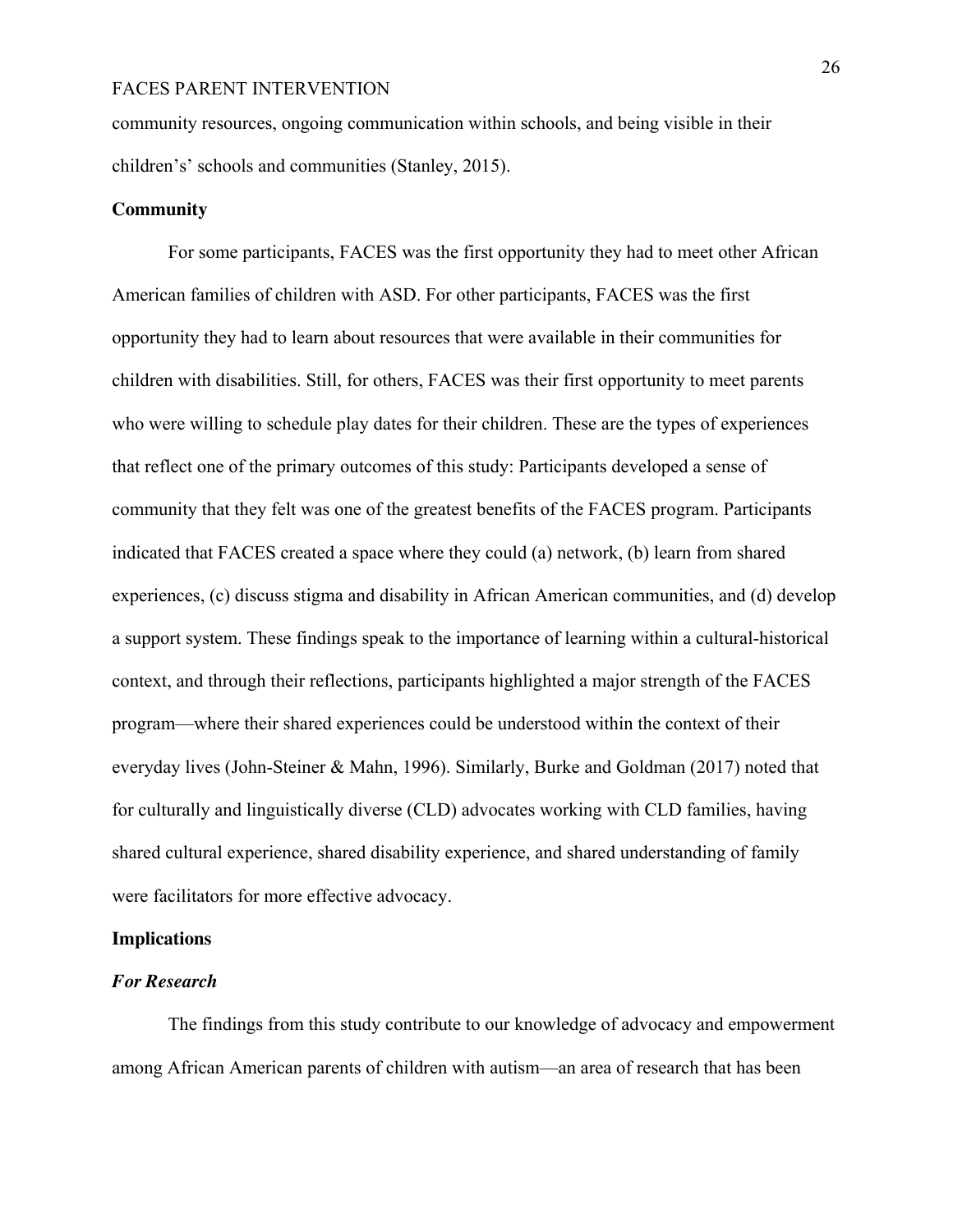persistently lacking in the literature (e.g., Pearson & Meadan, 2018). Given the positive pilot data from this study, future research in this domain should: (a) embed parent recommendations and existing FACES testimonials into the program, (b) include a larger-powered sample of participants, and (c) deliver the intervention via randomized control trial.

# *For Practice*

Building strong parent-professional partnerships in school settings has the potential to help parents feel more empowered and better prepared to advocate for their children. Previous work has pointed to the need for advocacy and empowerment supports among CLD families of children with disabilities (Burke & Goldman, 2018), and more recent work has started to address the gap between parents and providers through community-based programs such as Meeting FACES (Pearson, et al., 2020). Future work should continue to embed advocacy, empowerment, and partnership-building as an important combination of practices that educators and health care providers should adapt to (a) be more responsive to the needs of diverse families and (b) influence positive change for all families (e.g., child outcomes and family quality of life).

# **Limitations**

While the findings of the current pilot study demonstrate strong social validity following the FACES program, three primary limitations should be noted. First, the sample size for this study was small  $(N = 10)$ . Despite the small sample size and subsequent lack of power, the quantitative findings were triangulated with multiple sources. Second, this was a single group, pre-post design. Given the nature of this design (i.e., no control group) and the composition of the sample (i.e., participant demographics), threats to internal validity cannot be ruled out. A third limitation is the presence of two mother-father dyads. While this study focused on individual parent outcomes, their partner's having also attended the FACES program could have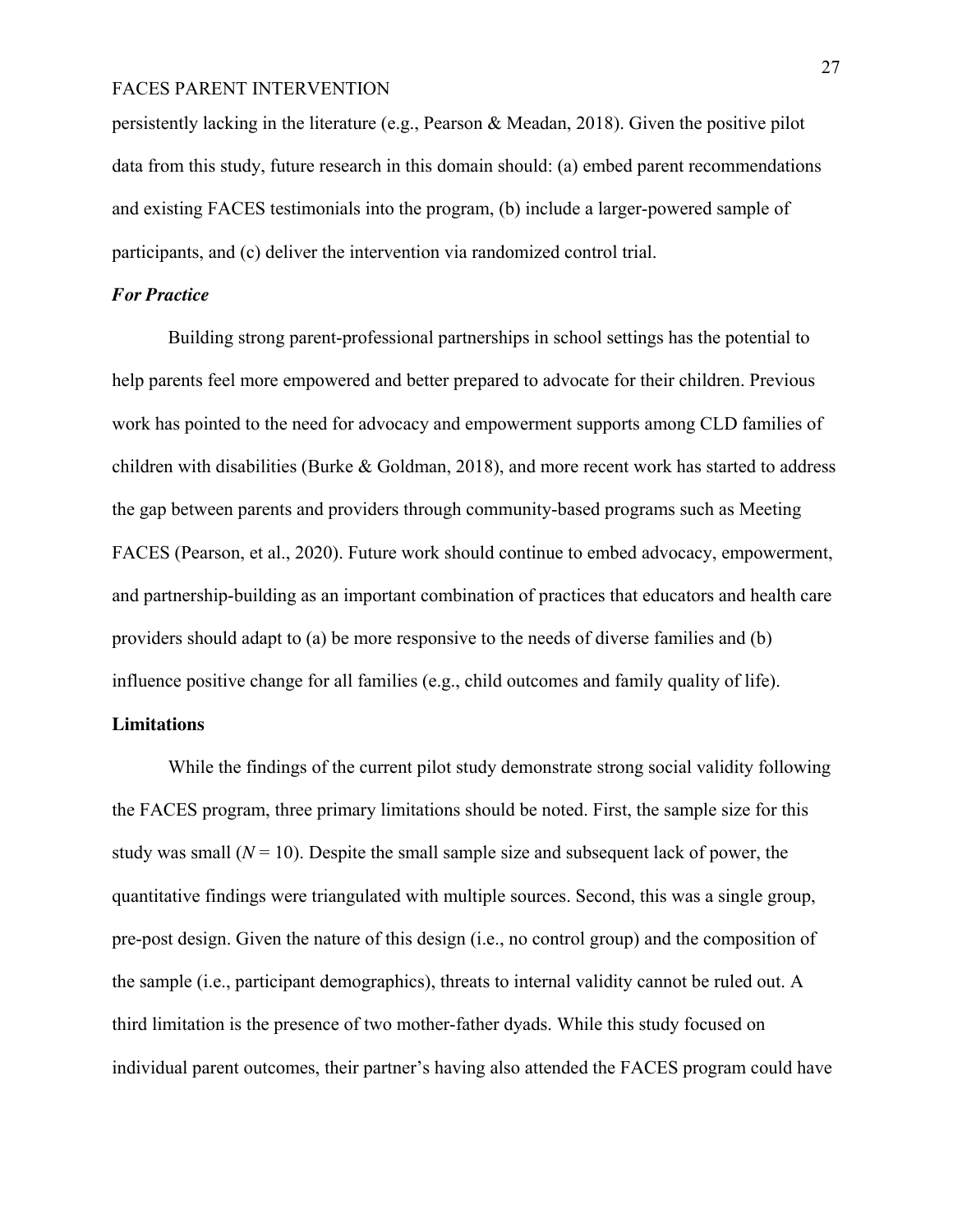influenced participants' experiences and perspectives. Finally, the findings from this study are specific to African American families of children with ASD in a large, urban, Midwestern area. More than half of the participants in this study held bachelor's degrees or higher. Based on the U.S. Census Bureau income and poverty guidelines, of those participants who reported their income, no families were experiencing poverty. Therefore, the experiences of African American families (a) living in rural communities, (b) living in poverty, and/or (c) having less education, might be vastly different. As such, findings from this study cannot be generalized or transferred to those twice-, or three times-underserved communities. Notwithstanding the aforementioned limitations, this study contributes to our understanding of (a) the effectiveness of the FACES intervention, and (b) the social validity of the intervention in meeting the needs of African American families of children with autism.

#### **Conclusion**

Given the disparities in diagnoses and access to services for African American children with ASD and their families (e.g., CDC, 2016; Gourdine et al., 2011; Sansosti et al., 2012) and the dearth of literature around the experiences of African American families, there is a clear need to develop and sustain programs that will help African American parents overcome barriers and gain more timely and adequate access to services for their children with ASD (e.g., Boyd & Correa, 2005). Trainor (2010) has noted the intricacies of conducting research among populations whose everyday experiences are entrenched in sociocultural issues. That is, in some cases, parents of color may be less likely to engage in advocacy approaches due to their history and experiences in education, healthcare, and other settings driven by systemic inequity.

Previous research findings have suggested that overcoming these barriers might be achieved through increased parent education about ASD, parent advocacy training, and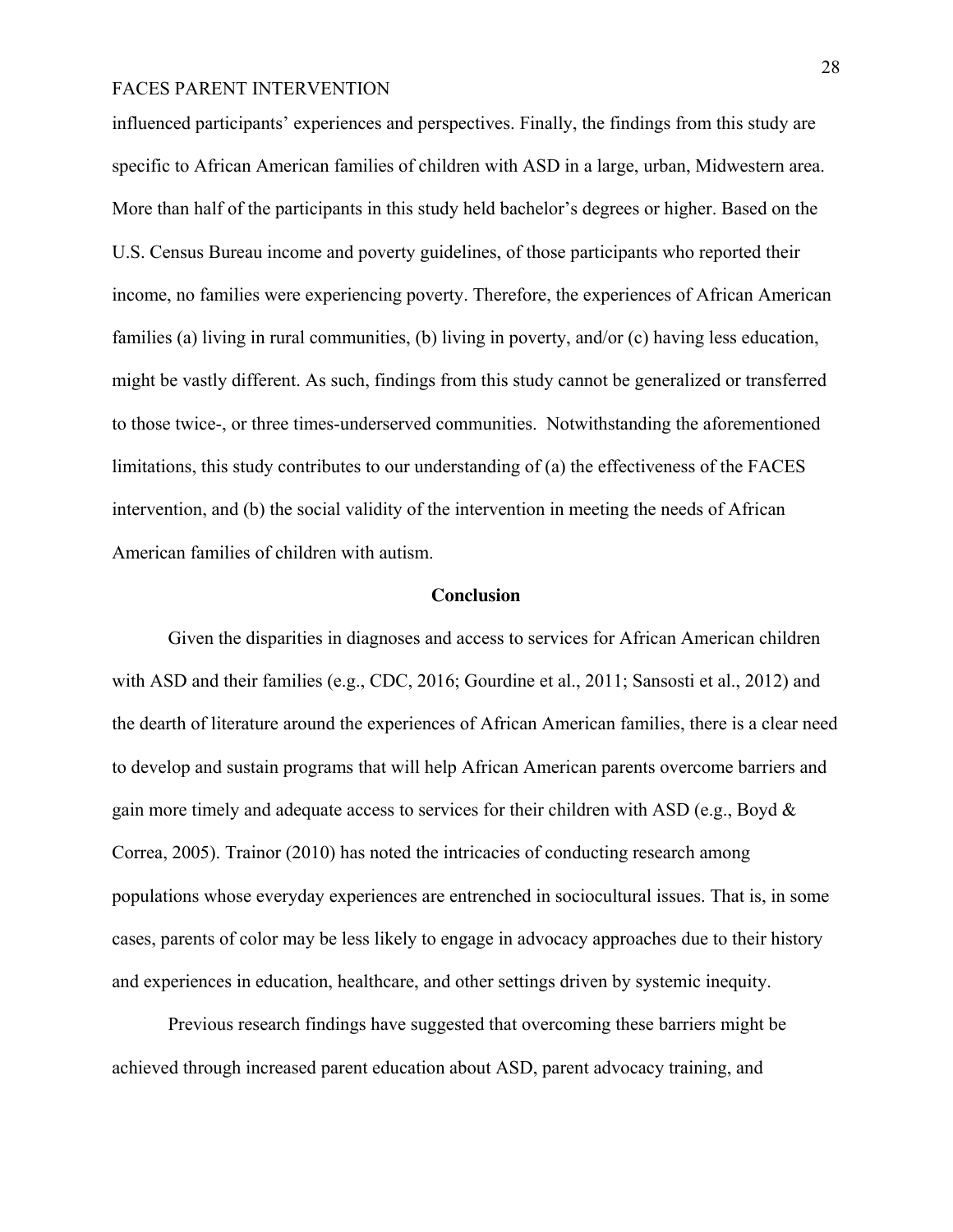providing parents with assistance to navigate the service system (Kipke & Kubicek, 2014; Pearson & Meadan, 2018). The FACES program is the first step toward helping parents overcome these barriers, by providing parents with a 6-week advocacy and empowerment training program designed specifically for African American families. The FACES program serves as a form of community education that not only aims to build advocacy, empowerment, and partnerships, but the program considers the historical marginalization of African American people, and the intersectionality of each participant. Participants learned more about prevalence, stigma, and challenges related to ASD in the African American community, and they had an opportunity to engage in discourse with other parents who had similar experiences. The ultimate goal was to help African American parents learn more about effective advocacy for their children with ASD and to feel empowered to be sure that their voices are heard.

Finally, the findings from this study produce critical implications about the social validity of such studies for African American families of children with autism. The FACES program may be one intervention that can strengthen advocacy, empowerment, and partnerships, among African American families of children with ASD —a first step in the right direction toward addressing disparities in autism diagnoses and increasing autism service-utilization in African American communities.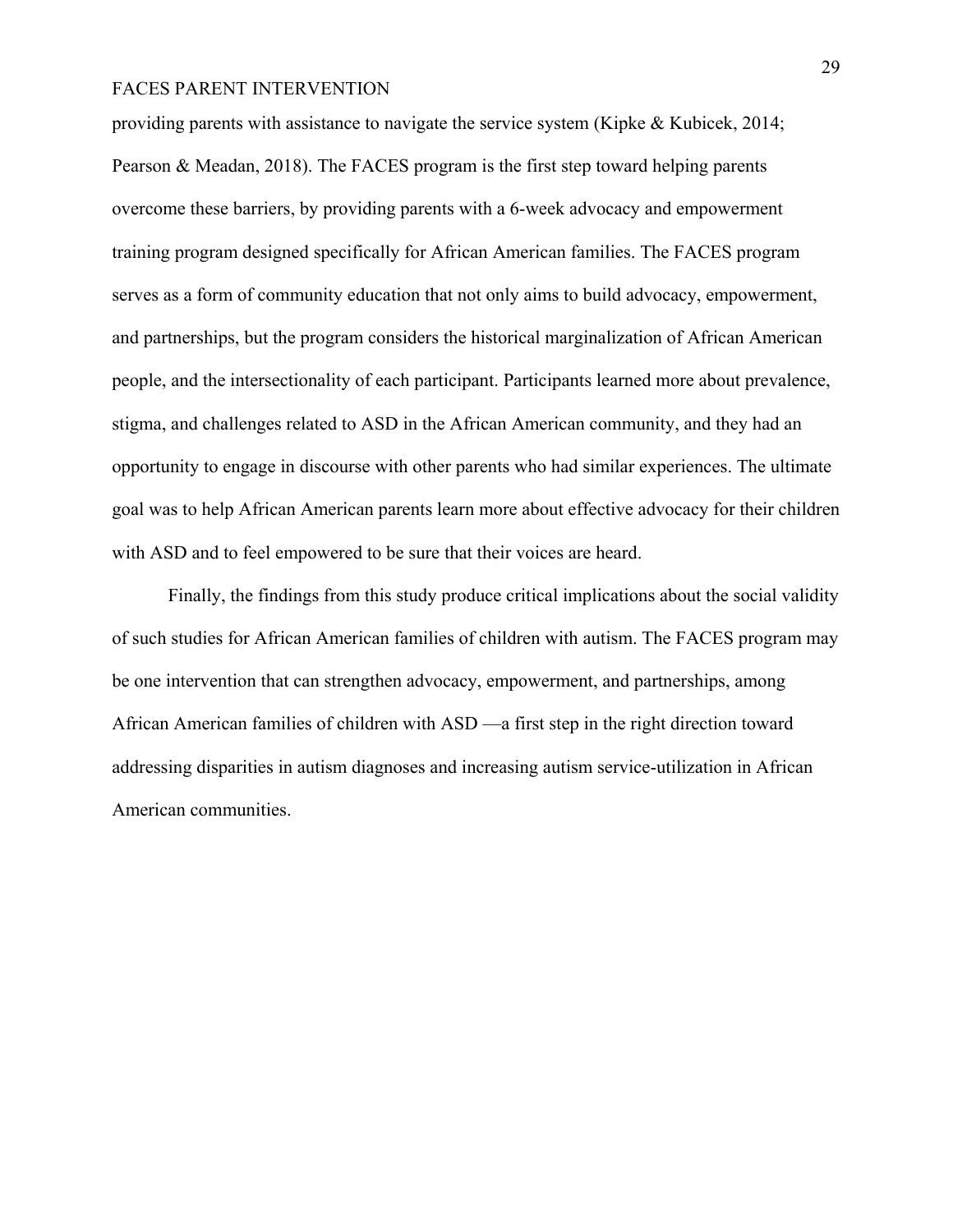#### **References**

- Azad, G., & Mandell, D. S. (2015). Concerns of parents and teachers of children with autism in elementary school. *Autism*, *20*(4), 435-441. https://doi.org/10.1177/1362361315588199.
- Berument, S. K., Rutter, Lord, C., Pickles, A., & Bailey, A. (1999). Autism screening questionnaire: Diagnostic validity. *British Journal of Psychiatry, 175*(5)*,* 444-451.

Brantlinger, E., Jimenez, R., Pugach, M., & Richardson, V. (2005). Qualitative studies in special education. *Exceptional Children*, *71*(2), 195-207. https://doi.org/10.1177/001440290507100205

- Burke, M. M. (2013). Improving parental involvement: Training special education advocates. *Journal of Disability Policy Studies, 23*, 225-234. https://doi.org/10.1177/1044207311424910
- Burke, M. M., & Goldman S. E. (2018). Special education advocacy among culturally and linguistically diverse families. *Journal of Research in Special Education Needs, 18*(1), 3-14. https://doi.org/10.1111/1471-3802.12413
- Burke, M. M., Magaña, S., Garcia, M., & Mello, M. P. (2016). Brief report: The feasibility and effectiveness of an advocacy program for Latino families of children with autism spectrum disorder. *Journal of Autism and Developmental Disorders*, *46*(7), 2532-2538. https://doi.org/10.1007/s10803-016-2765-x
- Burkett, K., Morris, E., Manning-Courtney, P., Anthony, J., & Shambley-Ebron, D. (2015). African American families on autism diagnosis and treatment: The influence of culture. *Journal of Autism and Developmental Disorders*, *45*(10), 3244-3254. https://doi.org/10.1007/s10803-015-2482-x

Centers for Disease Control and Prevention. (2016). Prevalence of autism spectrum disorders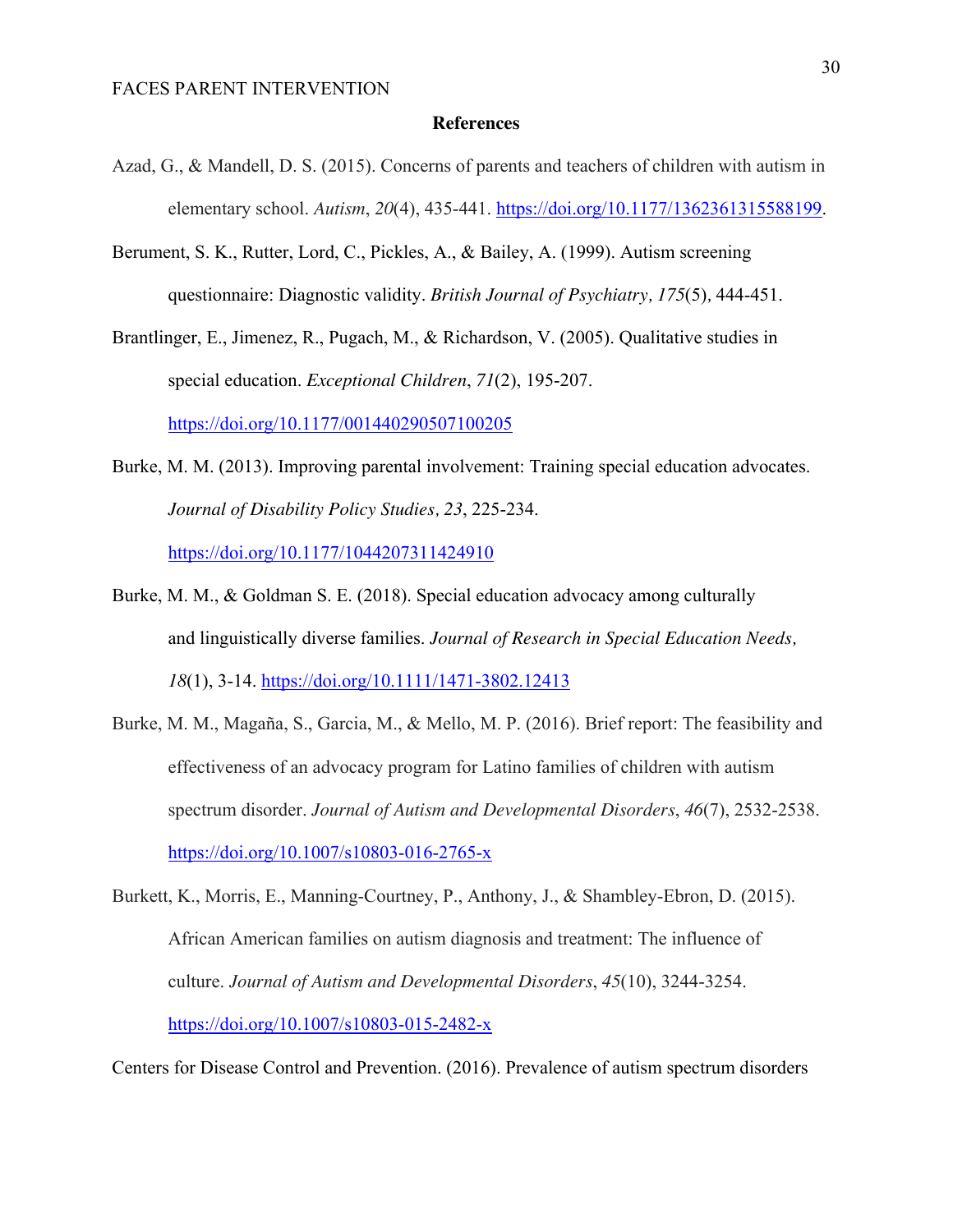among children aged 8 years — Autism and developmental disabilities monitoring network, 11 Sites, United States, 2012. *Morbidity and Mortality Weekly Report, 65*(6), 1- 23.

- Centers for Disease Control and Prevention. (2018). Prevalence of autism spectrum disorders among children aged 8 years — Autism and developmental disabilities monitoring network, 11 Sites, United States, 2014. *Morbidity and Mortality Weekly Report, 67*(6), 1- 23.
- Corbin, J., & Strauss, A. (2015). *Basics of qualitative research: Techniques and procedures for developing grounded theory*. Sage Publications.
- Council of Parent Attorneys and Advocates. (2016). *Special Education Advocate Training*. https://copaa.site-ym.com/?page=SEATHistory
- Donohue, M. R., Childs, A. W., Richards, M., & Robins, D. L. (2019). Race influences parent report of concerns about symptoms of autism spectrum disorder. *Autism, 23*(1), 100-111. https://doi.org/10.1177/1362361317722030
- Ewles, G., Clifford, T., & Minnes, P. (2014). Predictors of advocacy in parents of children with autism spectrum disorders. *Journal on Developmental Disabilities, 20*(1), 73-82.
- Gersten, R., Fuchs, L. S., Compton, D., Coyne, M., Greenwood, C., & Innocenti, M. S. (2005). Quality indicators for group experimental and quasi-experimental research in special education. *Exceptional Children*, *71*(2), 149-164.

https://doi.org/10.1177/001440290507100202

Gillespie-Lynch, K., Brooks, P. J., Someki, F., Obeid, R., Shane-Simpson, C., Kapp, S. K., Daou, N., & Smith, D. S. (2015). Changing college students' conceptions of autism: An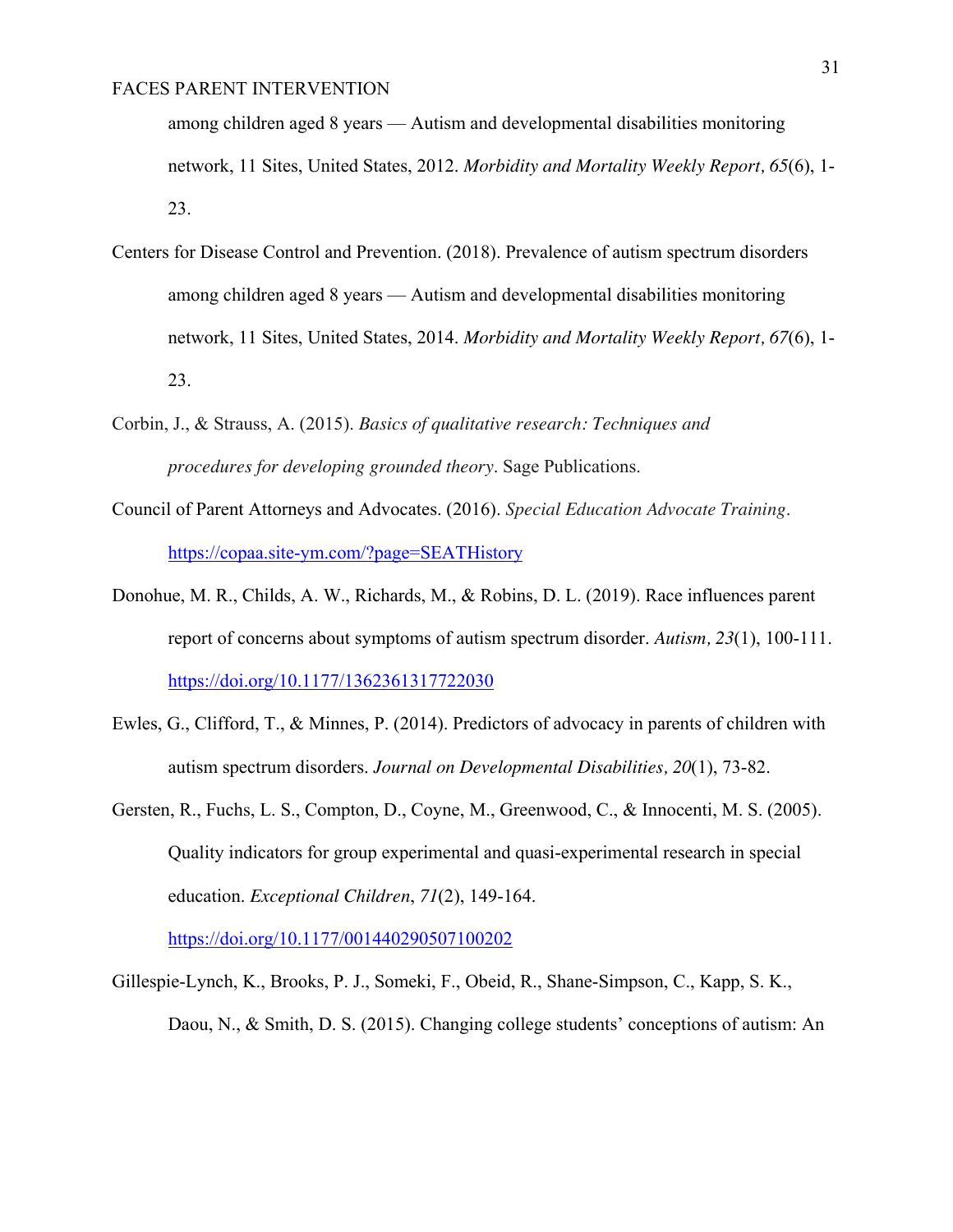online training to increase knowledge and decrease stigma. *Journal of Autism and* 

*Developmental Disorders, 45*(8), 2553-2566. https://doi.org/10.1007/s10803-015-2422-9

Goldman, S. E., Burke, M. M., Mason, C. Q. & Hodapp, R. M. (2017). Correlates of sustained volunteering: Advocacy for students with disabilities. *Exceptionality, 25*(1)*,* 40-53. https://doi.org/10.1080/09362835.2015.1064420

Gourdine, R., Baffour, T., & Teasley, M. (2011). Autism and the African American community. *Social Work in Public Health*, *26*(4), 454-470. https://doi.org/10.1080/19371918.2011.579499

Harrell, F. E. (2001). *Regression modeling strategies*. Springer.

Harrison, A. J., Slane, M. M., Hoang, L., & Campbell, J. M. (2016). An international review of autism knowledge assessment measures. *Autism, 21*(3), 262-275. https://doi.org/10.1177/1362361316638786

Harry, B. (1992). *Cultural diversity, families, and the special education system: Communication and empowerment*. Teachers College Press.

Ingersoll, B., & Berger, N. I. (2015). Parent engagement with a telehealth-based parentmediated intervention program for children with autism spectrum disorders: Predictors of program

use and parent outcomes. *Journal of Medical Internet Research, 17,* e227*.* 

John-Steiner, V., & Mahn, H. (1996). Sociocultural approaches to learning and development: A Vygotskian framework. *Educational Psychologist, 31*(3-4), 191-206. https://doi.org/10.1207/s15326985ep3103&4\_4

Koren, P. E., DeChillo, N., & Friesen, B. J. (1992). Measuring empowerment in families whose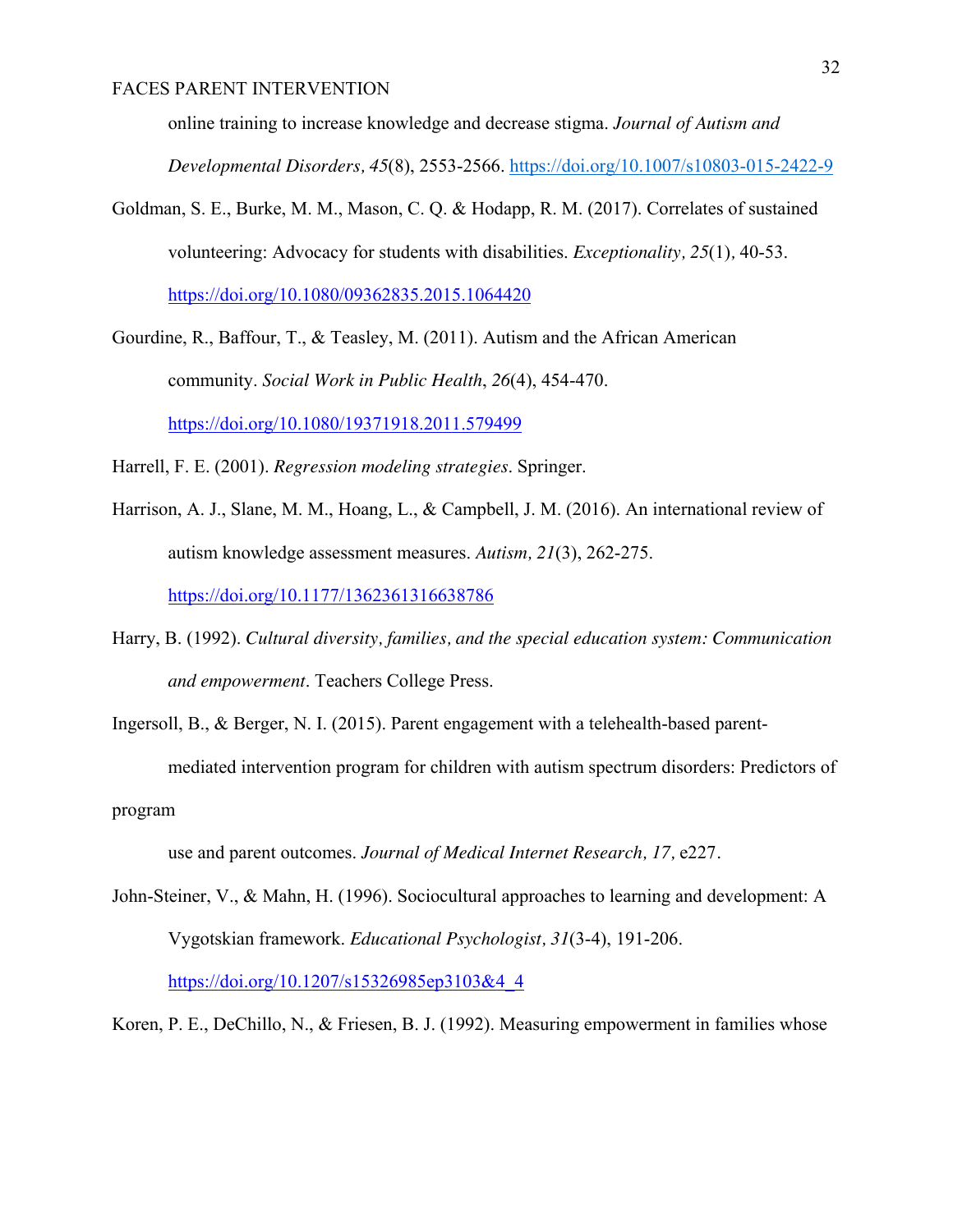children have emotional disabilities: a brief questionnaire. *Rehabilitation, 37*(4), 305-321. https://doi.org/10.1037/h0079106

- Mandell, D. S., Listerud, J., Levy, S. E., & Pinto-Martin, J. A. (2002). Race differences in the age at diagnosis among Medicaid-eligible children with autism. *Journal of the American Academy of Child and Adolescent Psychiatry, 41*(12), 1447-1453.
- Meadan, H., Ayvazo, S., & Ostrosky, M. M. (2016). The ABCs of challenging behavior: Understanding the basic concepts. *Young Exceptional Children, 19*(1), 3-15.
- Meadan, H., Halle, J. W., & Ebata, T. A. (2010). Families of children who have autism spectrum disorder: Stress and support. *Exceptional Children*, *77*(1), 7-36.
- Meadan, H., Snodgrass, M. R., Meyer, L. E., Fisher, K. W., Chung, M. Y., & Halle, J. W. (2016). Internet-based parent-implemented intervention for young children with autism: A pilot study. *Journal of Early Intervention, 38*(1), 3-23.
- Mueller, T. G., & Carranza, F. (2011). An examination of special education due process hearings. *Journal of Disability Policy Studies*, *22*(3)*,* 131-139.
- Pearson, J., & Meadan, H. (2018). African American parents' perceptions of diagnosis and services for children with autism*. Education and Training in Autism and Developmental Disabilities, 53*(1)*,* 17-32.
- Pearson, J. N., Traficante, A. L., Denny, L. M., Malone, K., Codd, E. (2020). Meeting FACES: Preliminary findings from a community workshop for minority parents of children with autism in central North Carolina. *Journal of Autism and Development Disorders, 50*(1), 1-11. https://doi.org/10.1007/s10803-019-04295-4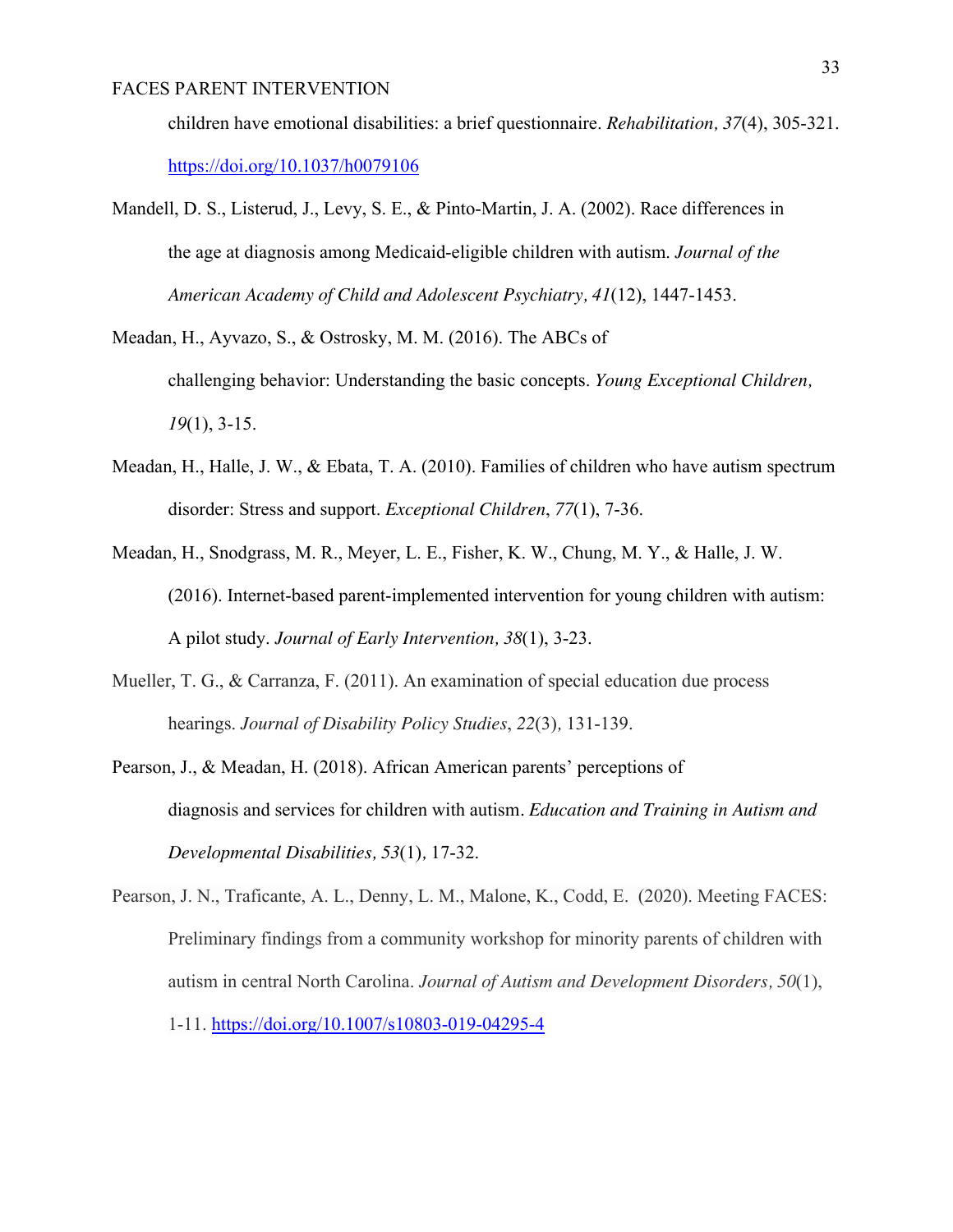- Sansosti, F. J., Lavik, K. B., & Sansosti, J. M. (2012). Family experiences through the autism diagnostic process. *Focus on Autism and Other Developmental Disabilities, 27*(2), 81-92.
- Schmidt, H. G., Loyens, S. M., Van Gog, T., & Paas, F. (2007). Problem-based learning is compatible with human cognitive architecture: Commentary on Kirschner, Sweller, and Clark (2006). *Educational Psychologist*, *42*(2), 91-97.

Shire, S. Y., Goods, K., Shih, W., Distefano, C., Kaiser, A., Wright, C., Mathy, P., Landa, R., & Kasari, C. (2015).

Parents' adoption of social communication intervention strategies: Families including children with autism spectrum disorder who are minimally verbal. *Journal of Autism and Developmental Disorders*, *45*(6), 1712-1724.

- Stanley, S. L. G. (2015). The advocacy efforts of African American mothers of children with disabilities in rural special education: Considerations for school professionals. *Rural Special Education Quarterly*, *34*(4), 3-17.
- Stone, W. L. (1987). Cross-disciplinary perspectives on autism. *Journal of Pediatric Psychology*, *12*(4), 615-630.
- Summers, J. A., Hoffman, L., Marquis, J., Turnbull, A., Poston, D., & Nelson, L. L. (2005). Measuring the quality of family–professional partnerships in special education services. *Exceptional Children*, *72*(1), 65-81.
- Tabachnick, B. G., Fidell, L. S., & Osterlind, S. J. (2013). *Using multivariate statistics*. Pearson Education.
- Tager-Flusberg, H., & Kasari, C. (2013). Minimally verbal school-age children with autism: The neglected end of the spectrum. *Autism Research, 6*(6)*,* 468-478.

Trivette, C. M., Dunst, C. J., Hamby, D. W., & O'Herin, C. E. (2009). Characteristics and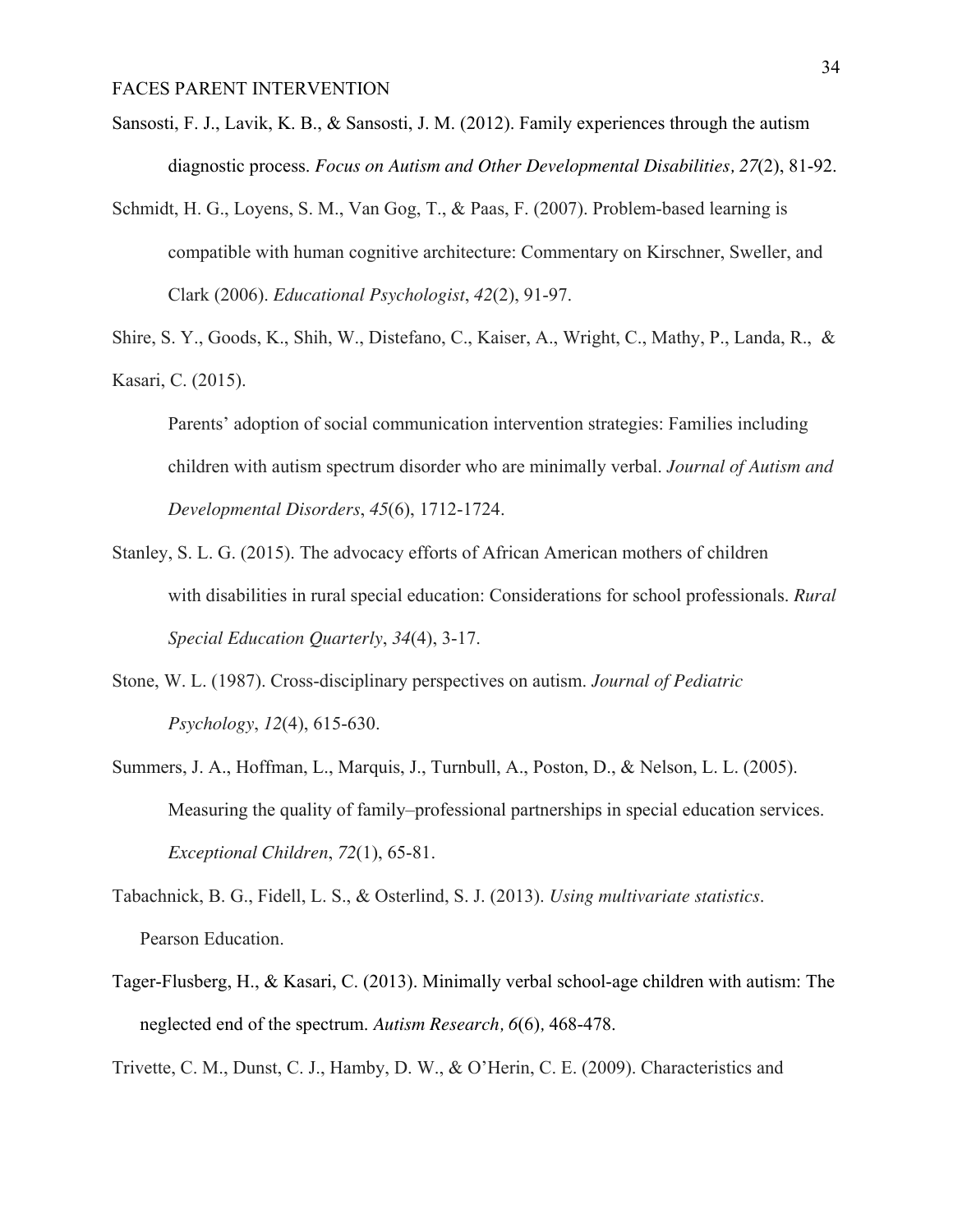consequences of adult learning methods and strategies, *Research Brief 3*(1).

https://pdfs.semanticscholar.org/e086/2466862b1f18f219d46d4f62a092f9f1af43.pdf

- Wetherby, A. M., Guthrie, W., Woods, J., Schatschneider, C., Holland, R. D., Morgan, L., & Lord, C. (2014). Parent-implemented social intervention for toddlers with autism: An RCT. *Pediatrics*, *134*(6), 1084-1093.
- Whitley, D. M., Kelley, S. J., & Campos, P. E. (2011). Perceptions of family empowerment in African American custodial grandmothers raising grandchildren: Thoughts for research and practice. *Families in Society, 92*(4)*,* 110-119.

Wright, J. (2016). *Disparities in diagnoses might harm minority groups*.

https://spectrumnews.org/news/disparities-in-autism-diagnosis-may-harm-minoritygroups**/** 

- Xu, G., Strathearn, L., Liu B., & Bao, W. (2017). Prevalence of autism spectrum disorder among US children and adolescents, 2014-2016. *JAMA, 319*(1), 81-82.
- doi:10.1001/jama.2017.17812
- Yee, A. (2016). *Autism's full spectrum*.

https://spectrumnews.org/features/deep-dive/autisms-full-spectrum/

Zuckerman, K. E., Mattox, K., Donelan, K., Batbayar, O., Baghaee, A., & Bethell, C. (2013). Pediatrician identification of Latino children at risk for autism spectrum disorder. *Pediatrics*, *132*(3), 445-453.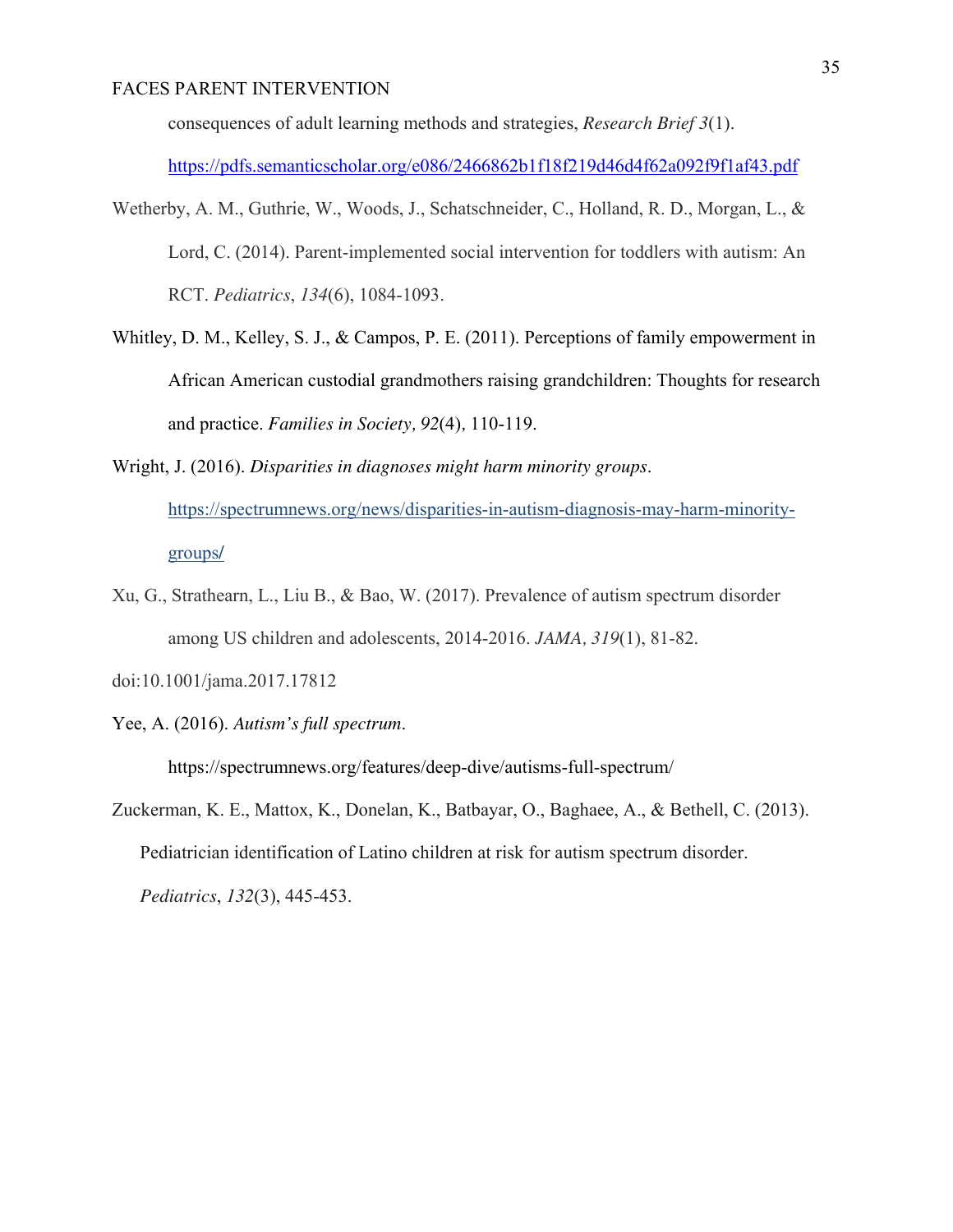Figure 1. FACES Conceptual Model

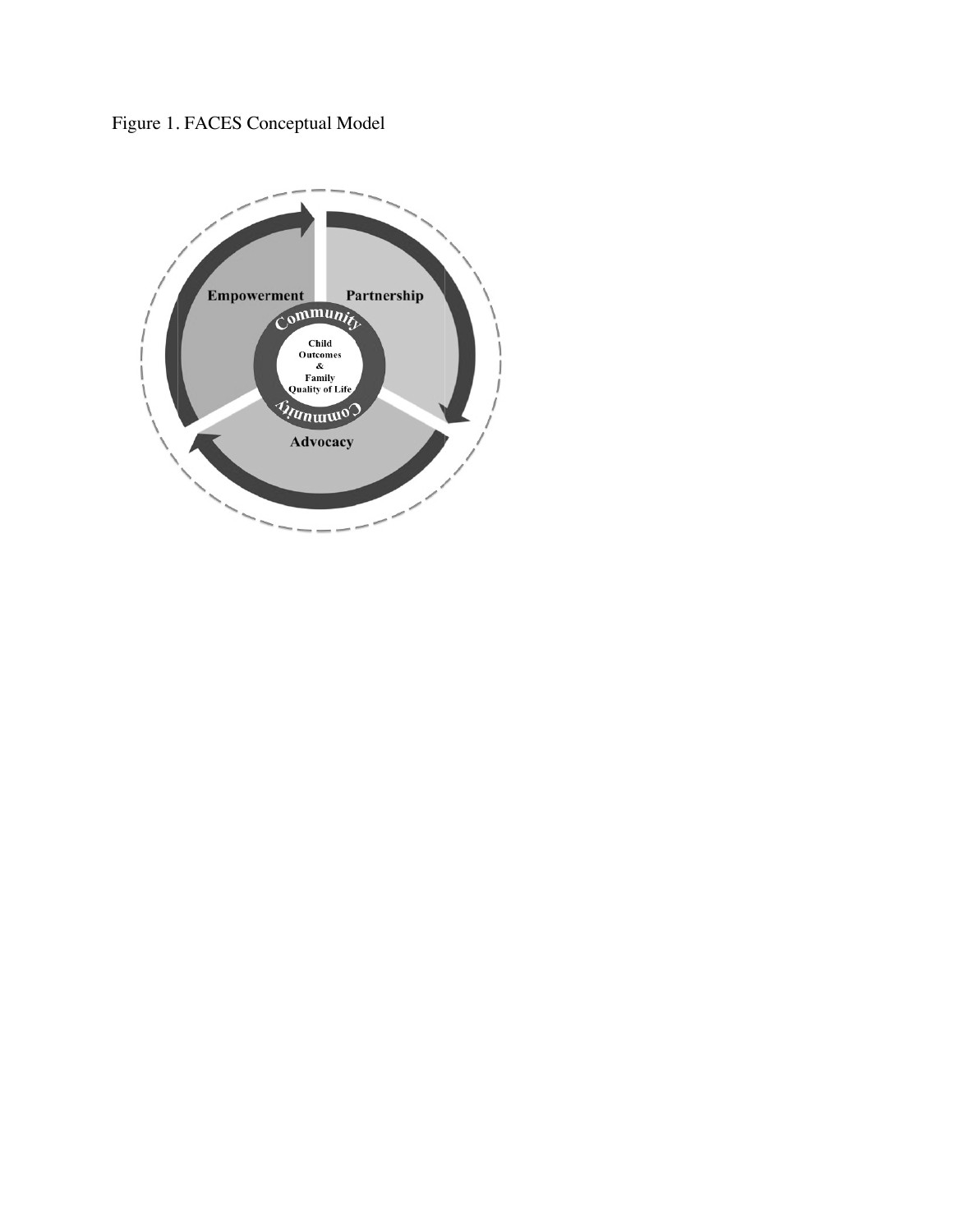## Table 1

# *FACES Participants*

| Participant         | Relationship | Caregiver | Marital       | Education       | Employment                 | Family    | # of           | Other          | Child  | Child          | Age at         | *EDS  |
|---------------------|--------------|-----------|---------------|-----------------|----------------------------|-----------|----------------|----------------|--------|----------------|----------------|-------|
| Pseudonym           | to Child     | Age       | <b>Status</b> |                 |                            | Income    | Children       | children       | Gender | Age            | diagnosis      | Score |
|                     |              |           |               |                 |                            |           |                | with           |        |                |                |       |
|                     |              |           |               |                 |                            |           |                | disabilities   |        |                |                |       |
| Phoebe <sup>1</sup> | Mother       | 43        | Married       | A.A.            | At home<br>mom             | \$34,500  |                | $\rm No$       | Male   | $\overline{7}$ | 6              | 45    |
| Luke <sup>1</sup>   | Father       | 36        | Married       | B.A.            | Computer<br>Technician     | \$34,500  | $\mathbf{1}$   | N <sub>o</sub> | Male   | $\overline{7}$ | 6              | 41    |
| Janice <sup>2</sup> | Mother       | 46        | Married       | B.A.            | Accountant                 | \$100,000 | $\overline{2}$ | No             | Male   | 11             | 9              | 44    |
| $\text{Chris}^2$    | Father       | 48        | Married       | B.A.            | Social<br>Worker           | \$100,000 | $\mathbf{2}$   | No             | Male   | 11             | 9              | 45    |
| Violet              | Grandmother  | 63        | Widowed       | Some<br>College | Retired                    | $--- -$   | $\mathbf{2}$   | Yes            | Male   | 9              | $- -$          |       |
| Erika               | Mother       | 50        | Single        | Some<br>College | Supervisor                 | \$67,500  | $\mathbf{1}$   | No             | Female | 8              | 6              | 40    |
| Catherine           | Mother       | 47        | Married       | B.A.            | Healthcare                 | \$47,000  | 3              | N <sub>o</sub> | Male   | 11             | 3              | 44    |
| Nanci               | Mother       | 39        | Married       | Some<br>College | Service Rep                | ----      | 1              | N <sub>o</sub> | Male   | 3              | 3              | 45    |
| Tamryn              | Mother       | 48        | Married       | Some<br>College | At home<br>mom             | $--- -$   | $\overline{2}$ | No             | Male   | 10             | $-$            | 45    |
| Mary                | Mother       | 46        | Married       | Some<br>College | Account<br>Executive       | \$165,000 | $\mathbf{2}$   | No             | Male   | 6              | $\overline{4}$ | 45    |
| Alicia**            | Mother       | 35        | Married       | B.A.            | Community<br>Organizer     | \$48,000  | $\mathbf{1}$   | N <sub>o</sub> | Male   | 3              | $\mathfrak{Z}$ |       |
| Deborah***          | Mother       | 48        | Divorced      | M.A.            | Teacher                    | \$85,000  | $\overline{2}$ | Yes            | Male   | 8              | $\overline{4}$ |       |
| Marva***            | Mother       | 36        | Married       | Some<br>College | Safe Passage<br>Supervisor | \$30,000  | $\overline{2}$ | N <sub>o</sub> | Male   | 8              | $\mathfrak{Z}$ |       |

*Note.* 1Parent dyad. 2Parent dyad. \*Everyday Discrimination Scale; Range 9-45, where lower scores reflect higher perceptions of everyday discrimination. \*\*Missed two FACES sessions; completed all other study requirements. Not included in survey data analysis; \*\*\*Missed three or more FACES sessions; did not complete post FACES survey. Not included in survey data analysis.